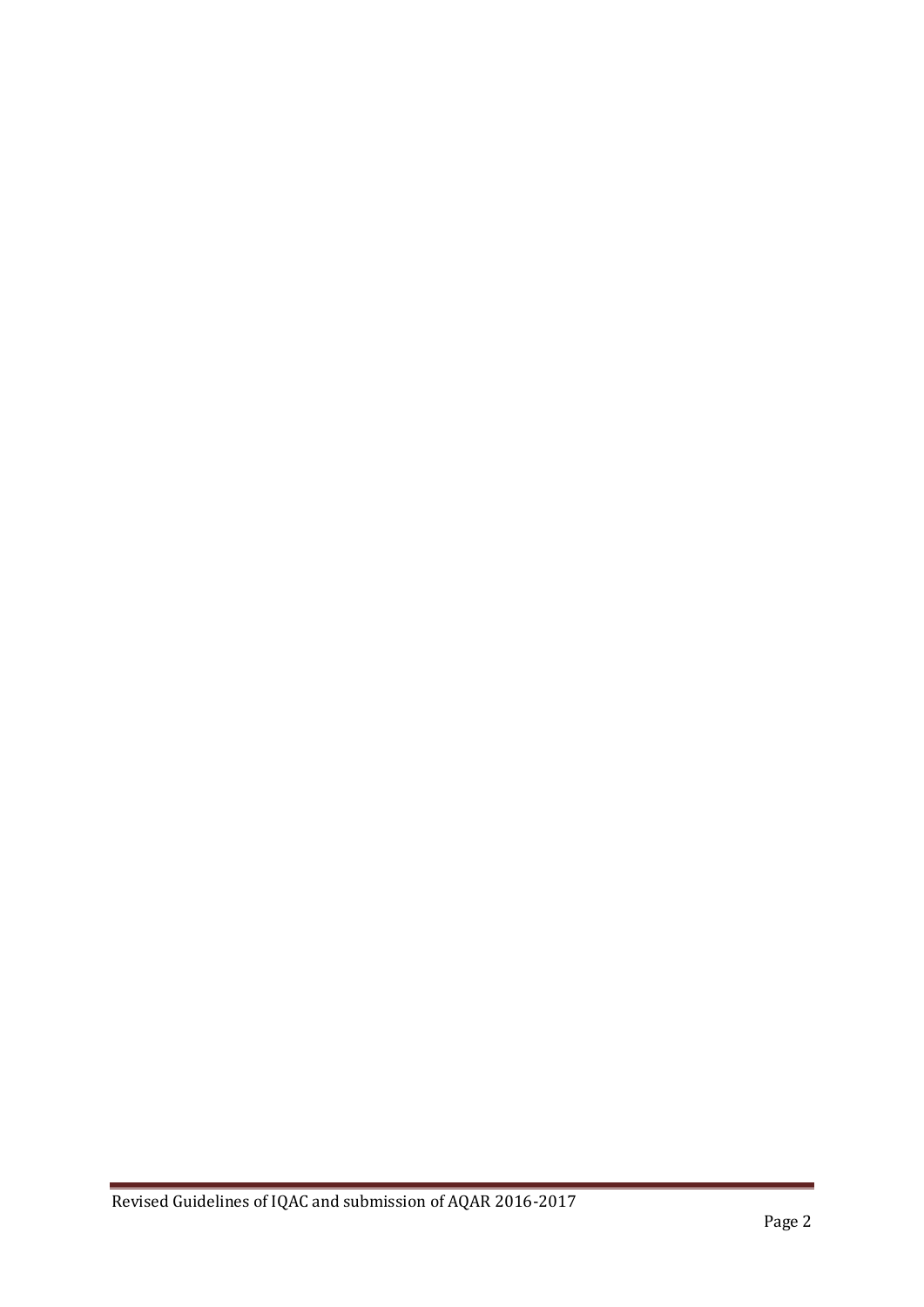### **Part-A**

## **I. Details of the Institution**

| 1.1 Name of the Institution :          |                | The Madurai Diraviyam<br>Thayumanavar Hindu<br>College.                    |                                                    |  |
|----------------------------------------|----------------|----------------------------------------------------------------------------|----------------------------------------------------|--|
| 1.2 Address Line 1                     | $\ddot{\cdot}$ | The M.D.T.Hindu College,<br>Pettai,<br>Tirunelveli-627 006.<br>Tamilnadu.  |                                                    |  |
| Address Line 2                         |                | The M.D.T.Hindu College,<br>Pettai,<br>Tirunelyeli-627 006.<br>Tamil Nadu. |                                                    |  |
| City/Town                              |                | Tirunelveli.                                                               |                                                    |  |
| State                                  |                | Tamilnadu.                                                                 |                                                    |  |
| Pin Code                               |                | 627 006                                                                    |                                                    |  |
| Institution e-mail address:            |                | mdthinducollege@gmail.com                                                  |                                                    |  |
| Contact Nos.                           |                | Principal(Per.) : $23\,42\,914$<br>Office                                  | :23 42 054                                         |  |
| Name of the Head of the<br>Institution |                | Dr.S.Subramanian                                                           |                                                    |  |
| Tel.No. with STD Code                  |                | Office                                                                     | Principal(Per.) :0462-23 42 914<br>:0462-23 42 054 |  |
| Mobile                                 |                | 9442957552                                                                 |                                                    |  |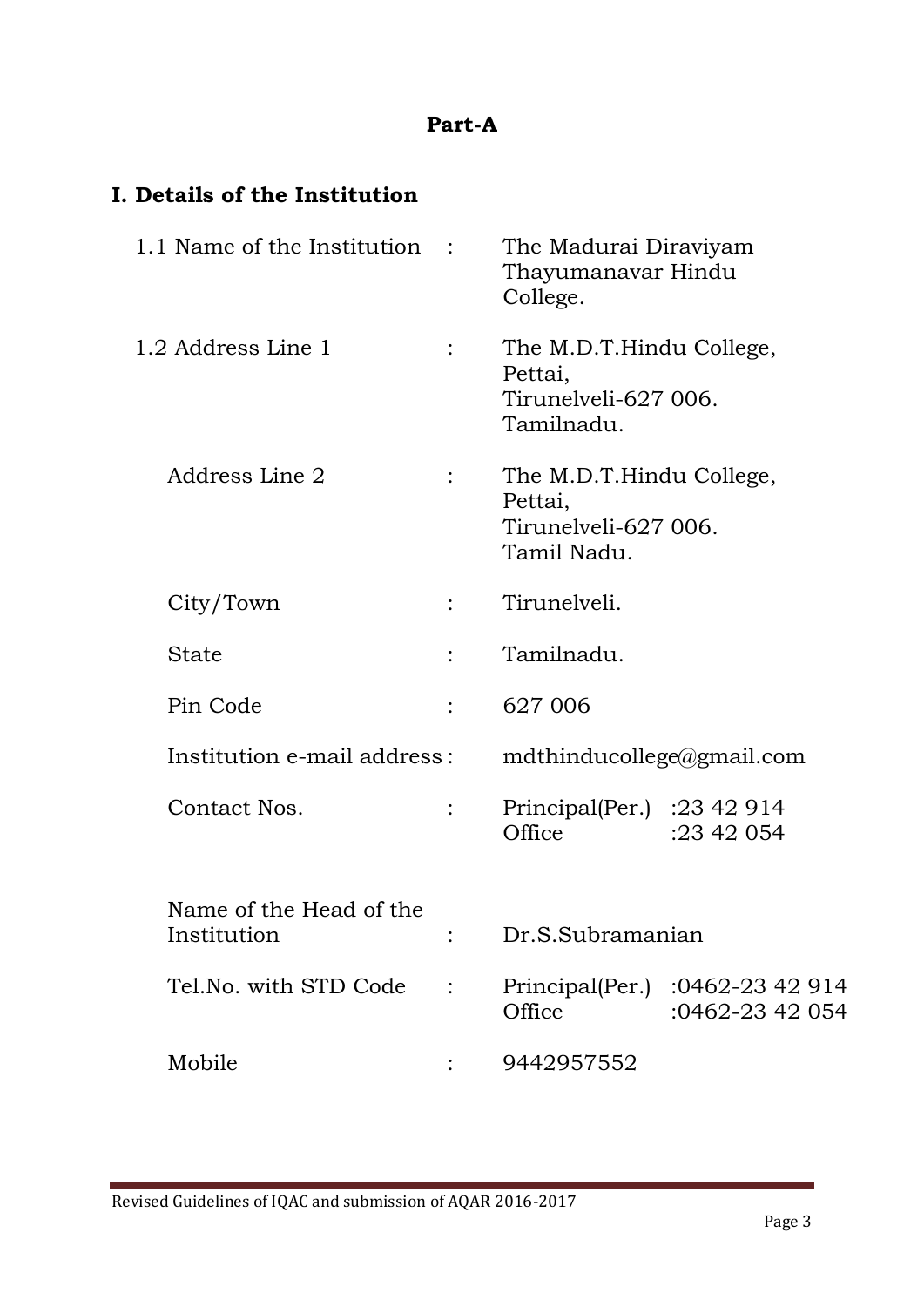| Name of the<br>IQAC Co-ordinator                 | $\mathbb{R}^n$ | Mr.R.Johnson Victor Babu  |
|--------------------------------------------------|----------------|---------------------------|
| Mobile                                           |                | 9994 266 503              |
| IQAC e-mail address                              | $\mathcal{L}$  | $mdtiqac \& gmail.com$    |
| 1.3 NAAC Track ID<br>(For ex.MHCOGN 18879):      |                | EC/36/024                 |
| 1.4 NAAC Executive Committee:<br>Number and date |                | $EC/36/024$ –Nov 30, 2011 |
| 1.5 Website address                              |                | www.mdthinducollege.org   |
| Web-link of the AQAR                             |                |                           |

http://www.mdthinducollege.org/AQAR201617.pdf

# 1.6 Accreditation Details :

| Sl.No.         | Cycle       | Grade | <b>CGPA</b> | Year of<br>Accreditation | Validity<br>Period |
|----------------|-------------|-------|-------------|--------------------------|--------------------|
|                | $1st$ Cycle | $B++$ | 80.05       | May 20,2005              | 5 Years            |
| $\overline{2}$ | $2nd$ Cycle | B     | 2.56        | November<br>30,2011      | 5 Years            |
| 3              | 3rd Cycle   |       |             |                          |                    |
| 4              | $4th$ Cycle |       |             |                          |                    |

| 1.7 Date of Establishment<br>of IQAC DD/MM/YYYY : $06/07/2005$ |  |
|----------------------------------------------------------------|--|
| 1.8 AOAR for Year                                              |  |

| $1.0 \; \mathrm{N}$ לות וטו בכ $1$ |           |
|------------------------------------|-----------|
| (for example $2010-11$ )           | 2016-2017 |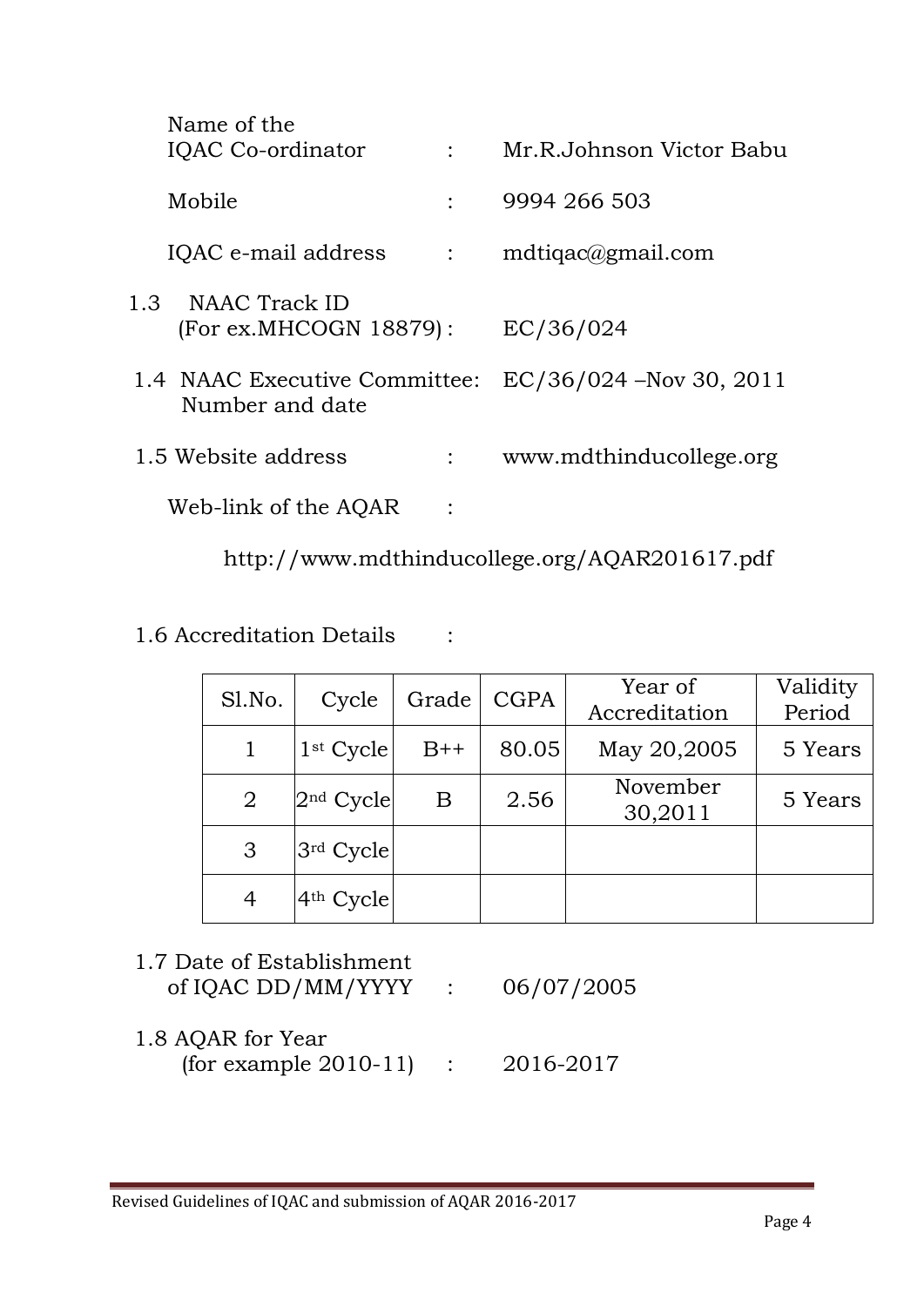- 1.9 Details of the previous year's AQAR submitted to NAAC after the latest Assessment and Accreditation by NAAC (for example AQAR 2010-11 submitted to NAAC on 12-10-2011)
	- i. AQAR 2011-2012 (After 30.11.2011) submitted to NAAC on 30.09.2012
	- ii. AQAR 2012-2013 submitted to NAAC on 22.12.2014
	- iii. AQAR 2013-2014 submitted to NAAC on 04.11.2016
	- iv. AQAR 2014-2015 submitted to NAAC on 05.11.2016
	- v. AQAR 2015-2016 submitted to NAAC on 15.11.2016
- 1.10 Institutional Status

| University<br>State $\vert$                                                   | Central    |              | Deemed<br>Private             |
|-------------------------------------------------------------------------------|------------|--------------|-------------------------------|
| Affiliated College                                                            | Yes        |              | No                            |
| Constituent College                                                           | Yes        |              | N <sub>o</sub>                |
| Autonomous College                                                            | Yes        |              | N <sub>o</sub>                |
| Regulatory Agency approved Institution Yes<br>(eg. AICTE, BCI, MCI, PCI, NCI) |            |              | No                            |
| Type of Institution Coeducation                                               |            | IV           | Men<br>Women                  |
| <b>Financial Status</b>                                                       | Urban      |              | Tribal<br>Rural               |
| Grant-in-aid                                                                  | UGC2(f)    |              | UGC12B                        |
| Grant-in-aid+Self Financing                                                   |            |              | <b>Totally Self-financing</b> |
| 1.11 Type of Faculty/Programme                                                |            |              |                               |
| Science<br>Arts                                                               |            |              | Commerce $\bigvee$ Law        |
| PEI (PhysEdu)                                                                 | TEI(Edu)   | $\mathbf{1}$ | Engineering                   |
| <b>Health Science</b>                                                         | Management |              |                               |
| Other (Specify)                                                               |            |              |                               |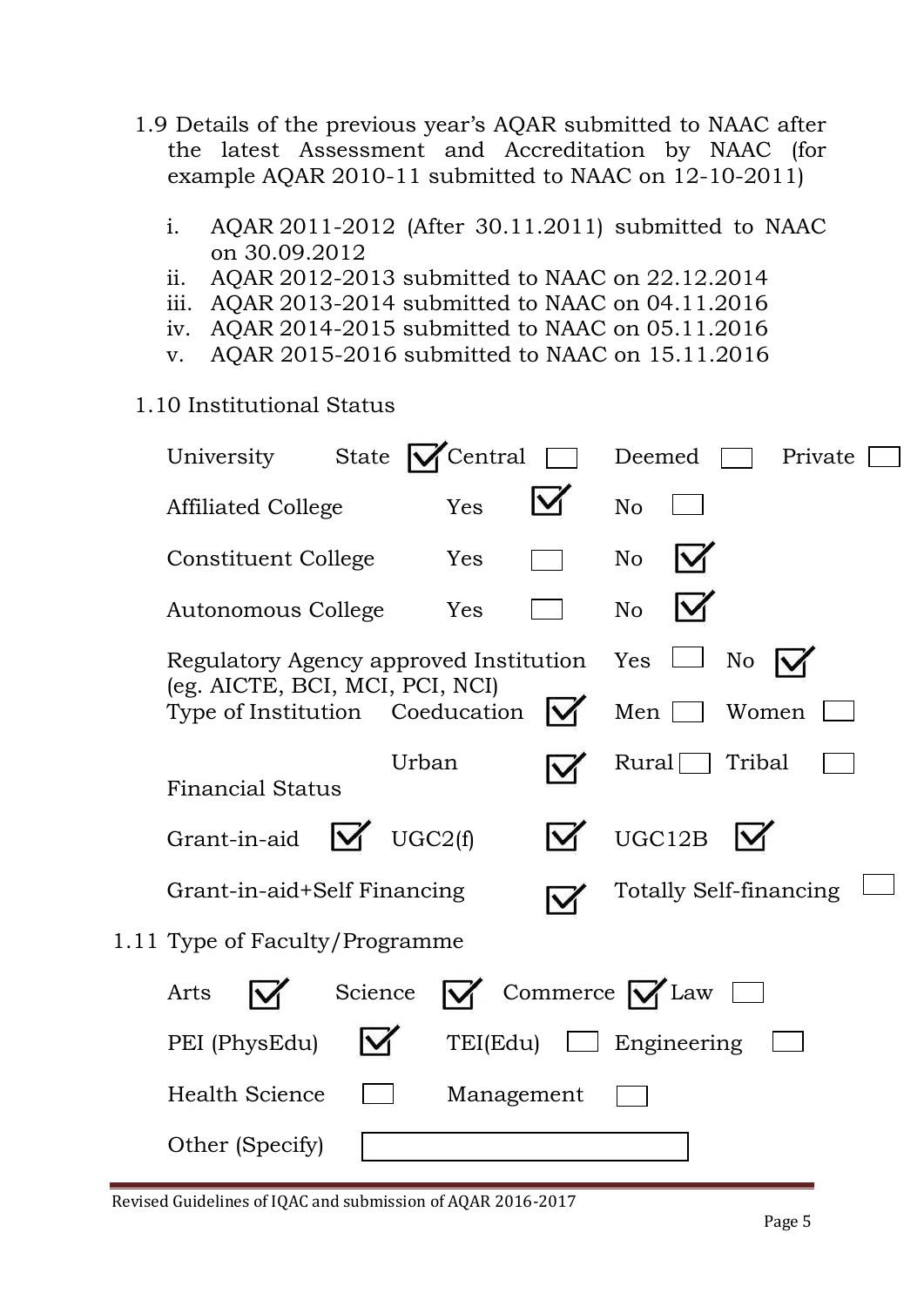1.12 Name of the Affiliating University (for the College)

ManonmaniamSundaranar University

# 1.13Special status conferred by Central/State Government-UGC/CSIR/DST/DBT/ICMR etc

| Autonomy by State/Central Govt.<br>/University | $\ddot{\cdot}$ | <b>NO</b>      |
|------------------------------------------------|----------------|----------------|
|                                                |                |                |
| University with potential for Excellence       |                | NO             |
| UGC-CPE                                        | $\ddot{\cdot}$ | N <sub>O</sub> |
| DST Star Scheme                                | $\bullet$      | N <sub>O</sub> |
| UGC-CE                                         | $\bullet$      | N <sub>O</sub> |
| UGC-Special Assistance Programme               | $\ddot{\cdot}$ | NO             |
|                                                |                |                |
| DST-FIST                                       |                | <b>YES</b>     |
| UGC-Innovative PG programmes                   | $\bullet$      | NO             |
| Any other (Specify)                            | $\ddot{\cdot}$ | N <sub>O</sub> |
|                                                |                |                |
| <b>UGC-COP Programmes</b>                      | $\bullet$      | <b>YES</b>     |
|                                                |                |                |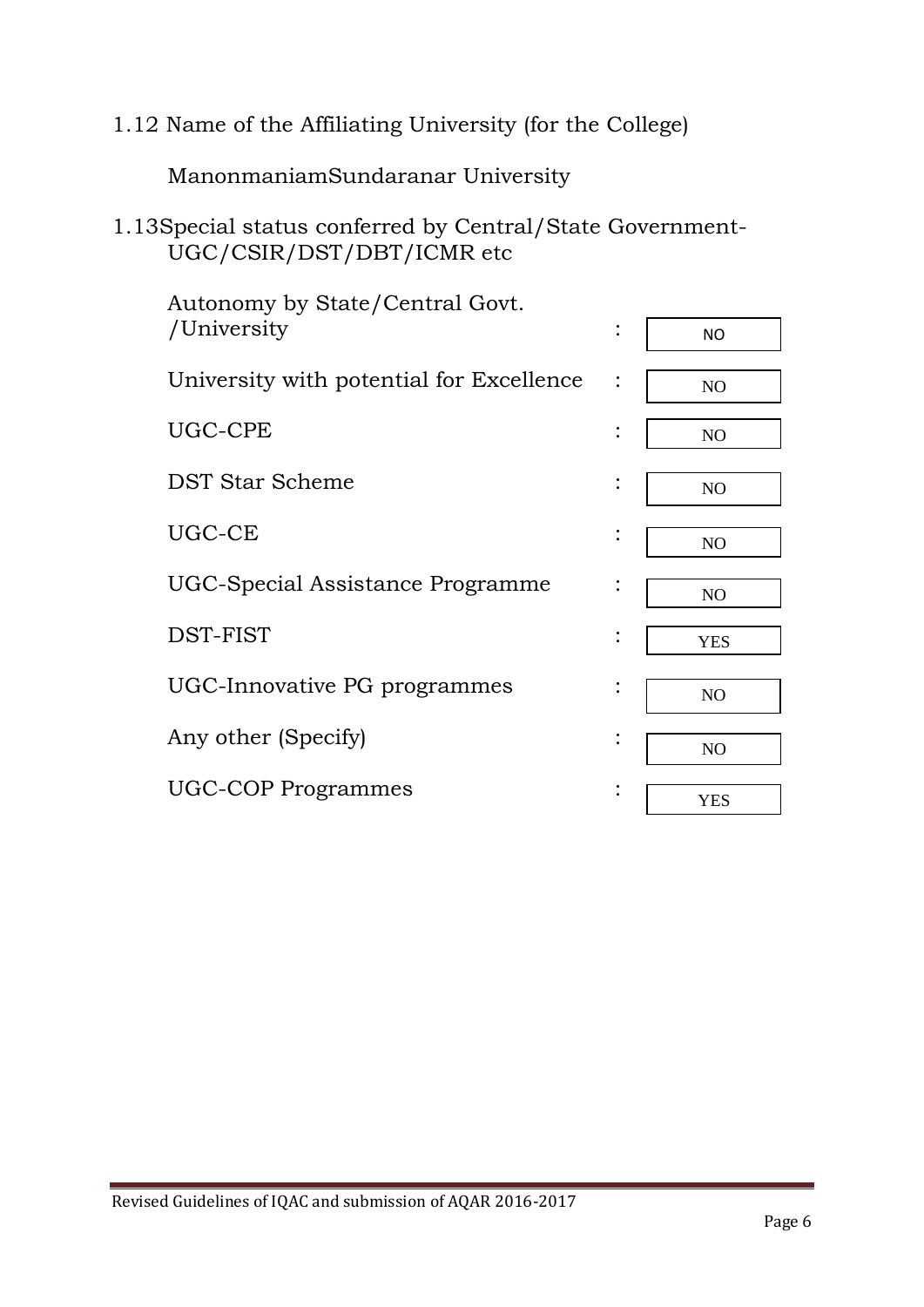# 2. **IQAC Composition and Activities**

| 2.1 No. of Teachers                                               |                | 5                     |
|-------------------------------------------------------------------|----------------|-----------------------|
| 2.2 No. of Administrative/                                        |                |                       |
| <b>Technical Staff</b><br>2.3 No. of Students                     |                | $\mathbf{1}$<br>Nil   |
| 2.4 No. of Management representatives                             | $\ddot{\cdot}$ | $\overline{2}$        |
| 2.5 No. of Alumni                                                 |                | Nil                   |
| 2.6 No. of any other stakeholder and<br>community representatives |                | $\overline{2}$        |
| 2.7 No. of Employers/Industrialists                               | $\ddot{\cdot}$ | Nil                   |
| 2.8 No of other External Experts                                  |                | Nil                   |
| 2.9 Total No. of members                                          |                | 12 Steering Committee |
| 2.10 No. of IQAC meeting held                                     |                | 4                     |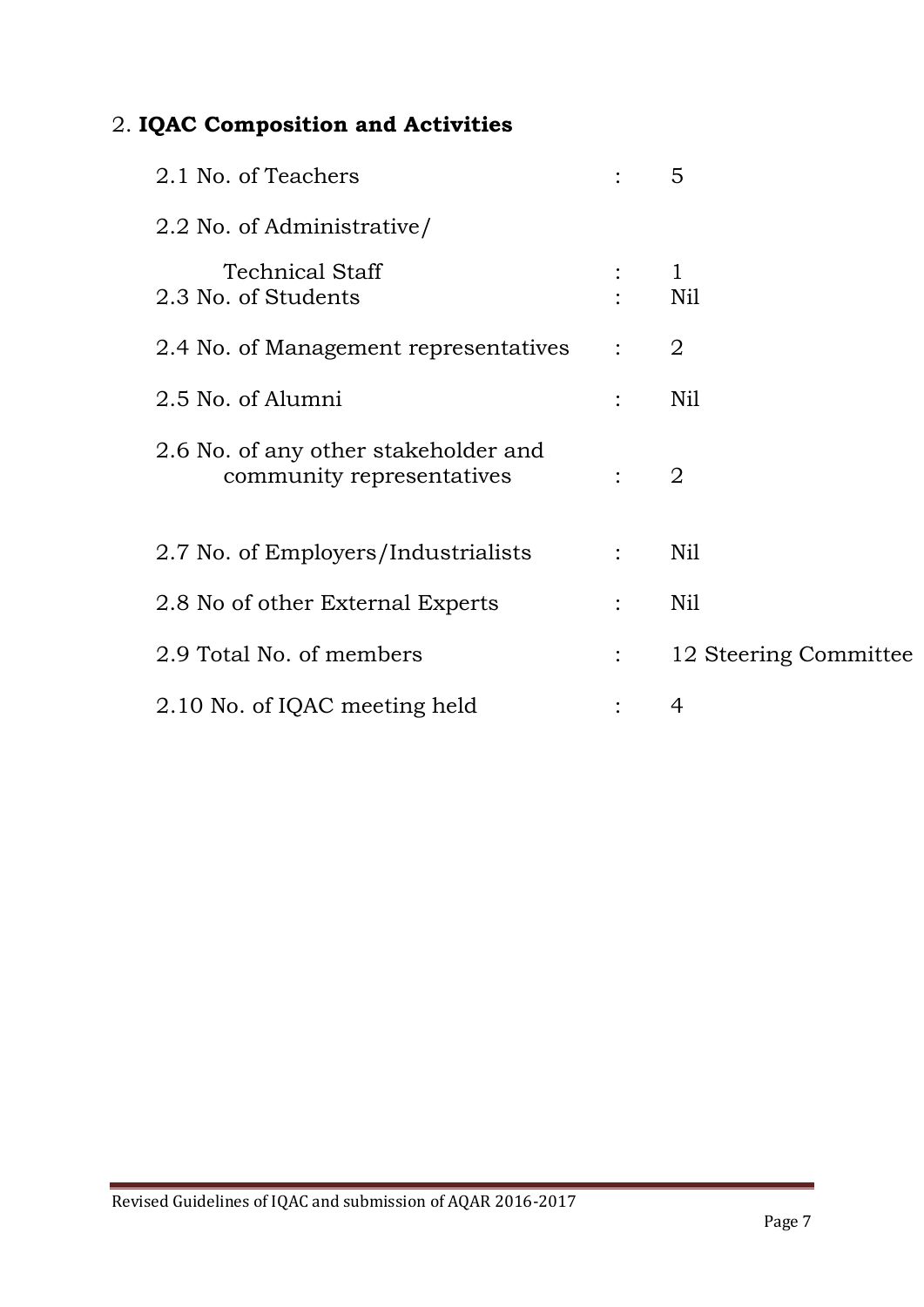| 2.11No. of meetings with various<br>Stakeholders                                                                                            |
|---------------------------------------------------------------------------------------------------------------------------------------------|
| 28<br>34<br>No.<br>Faculty                                                                                                                  |
| Non-Teaching Staff Students<br>3<br>Alumni                                                                                                  |
| Management<br>3                                                                                                                             |
| 2.12 Has IQAC received any funding from UGC during the year?                                                                                |
| N <sub>o</sub><br>Yes                                                                                                                       |
| If yes, mention the amount                                                                                                                  |
| 2.13 Seminars and Conference (only quality related)<br>Seminars/Conferences/Workshops/Symposia<br>of<br>No.<br>(i)<br>organized by the IQAC |
| Total Nos.<br>International<br>01                                                                                                           |
| 01<br>National<br><b>State</b>                                                                                                              |
| <b>Institutional Level</b>                                                                                                                  |
| Modern Perspectives and Strategies in Teaching, Learning and Evaluation<br>(ii) Themes                                                      |
| 2.14 Significant Activities and contributions made by IQAC                                                                                  |

- 1. Multi-purpose Computer Laboratory
- 2. Preparatory Course in Communication skills and 9. Mr. A.SEETHARAMAN, M.A, M.Phil MEMBER Personality Development
- 3. New Tally Laboratory
- 4. Construction of two wheeler parking

Asst. Professor of Economics

Office Superintendent

Asst. Prof. and Head, Dept. of Chemistry

8. Mr. S.ELANGO SUBRAMANIAN, M.Sc, M.Phil MEMBER

10. Ms. S.KAVITHA, M.Sc, M.Phil, M.A, M.Ed MEMBER

11. Mr. V.T.S.NATARAJAN MEMBER

12. Mr. R.J.O. B.J.O. B.J.O. B.J.O. B.J.O. B.J.O. B.J.O. B.J.O. B.J.O. B.J.O. B.J.O. B.J.O. B.J.O. B.J.O. B.J.

Asst. Prof. and Head, Dept. of English MEMBER SECRETARY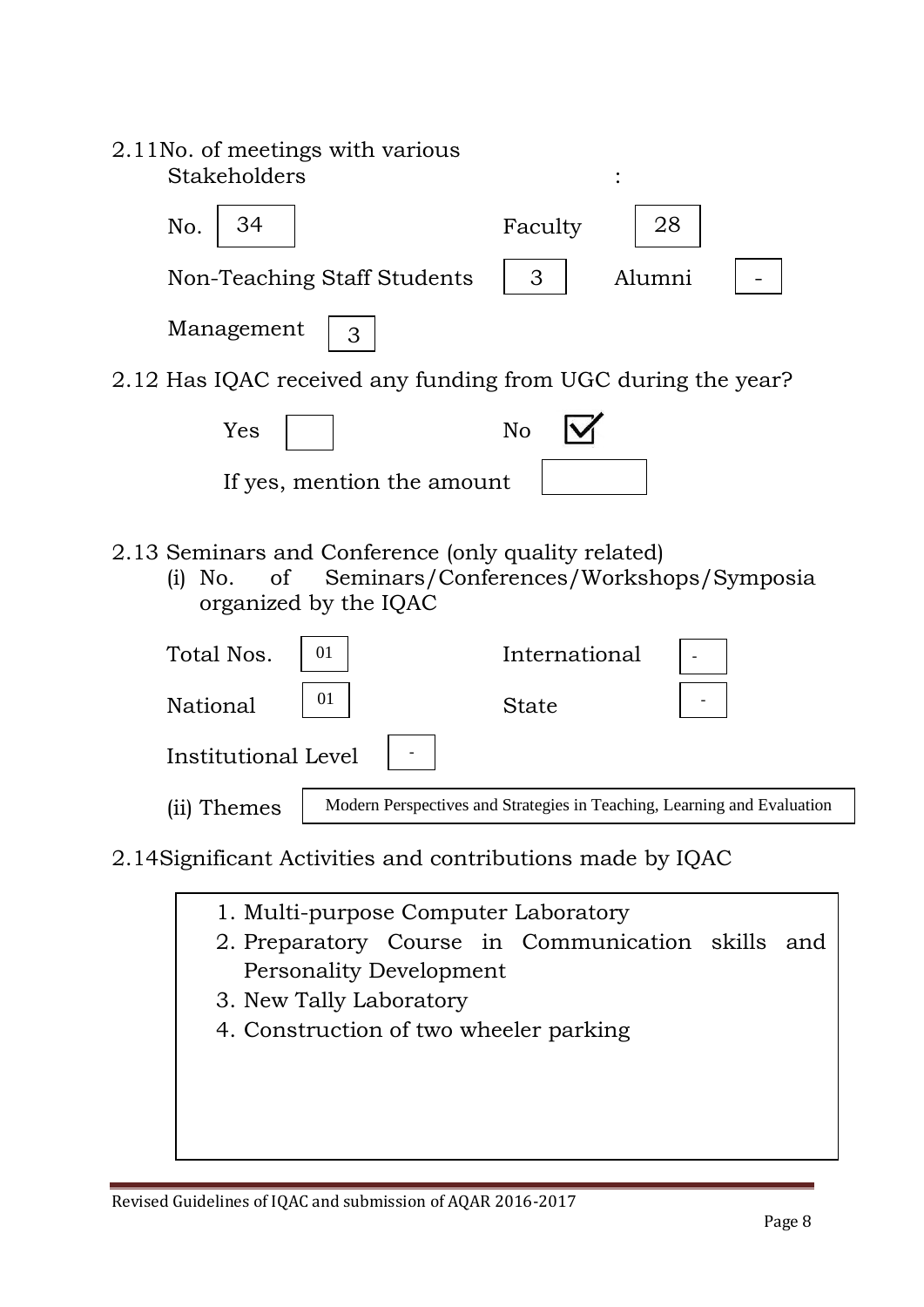### 2.15Plan of Action by IQAC /Outcome

The plan of action chalked out by the IQAC in the beginning of the year towards quality enhancement and the outcome achieved by the end of the year

| Plan of Action                           | Achievements |
|------------------------------------------|--------------|
| 1. Multi-purpose Computer Laboratory     | Fulfilled    |
| 2. Preparatory<br>Course<br>$\mathbf{m}$ | Fulfilled    |
| Communication<br>skills<br>and           |              |
| <b>Personality Development</b>           |              |
| 3. Staff Internet Access Room            | Fulfilled    |
| 4. Renovation work in Departments of     | Fulfilled    |
| Computer Science and Mathematics         |              |
| 5. New Tally Laboratory                  | Fulfilled    |
| 6. Construction of new toilet in Library | Fulfilled    |
| Building                                 |              |
| 7. Renovation of Water Tank in Main      | Fulfilled    |
| <b>Building</b>                          |              |
| 8. Renovation of Staff Toilets           | Fulfilled    |
| 9. Construction of two wheeler parking   | Fulfilled    |
| 10. Strengthening LEAD and HORP          | Fulfilled    |
| Programmes                               |              |
| 11. To conduct NAAC<br>sponsored         | Fulfilled    |
| National Conference                      |              |
| 12. Establishment of Wi-fi connection    |              |
|                                          | Fulfilled    |
|                                          |              |

\*Academic Calendar – Attached as Annexure

# 2.16Whether the AQAR was placed in statutory body

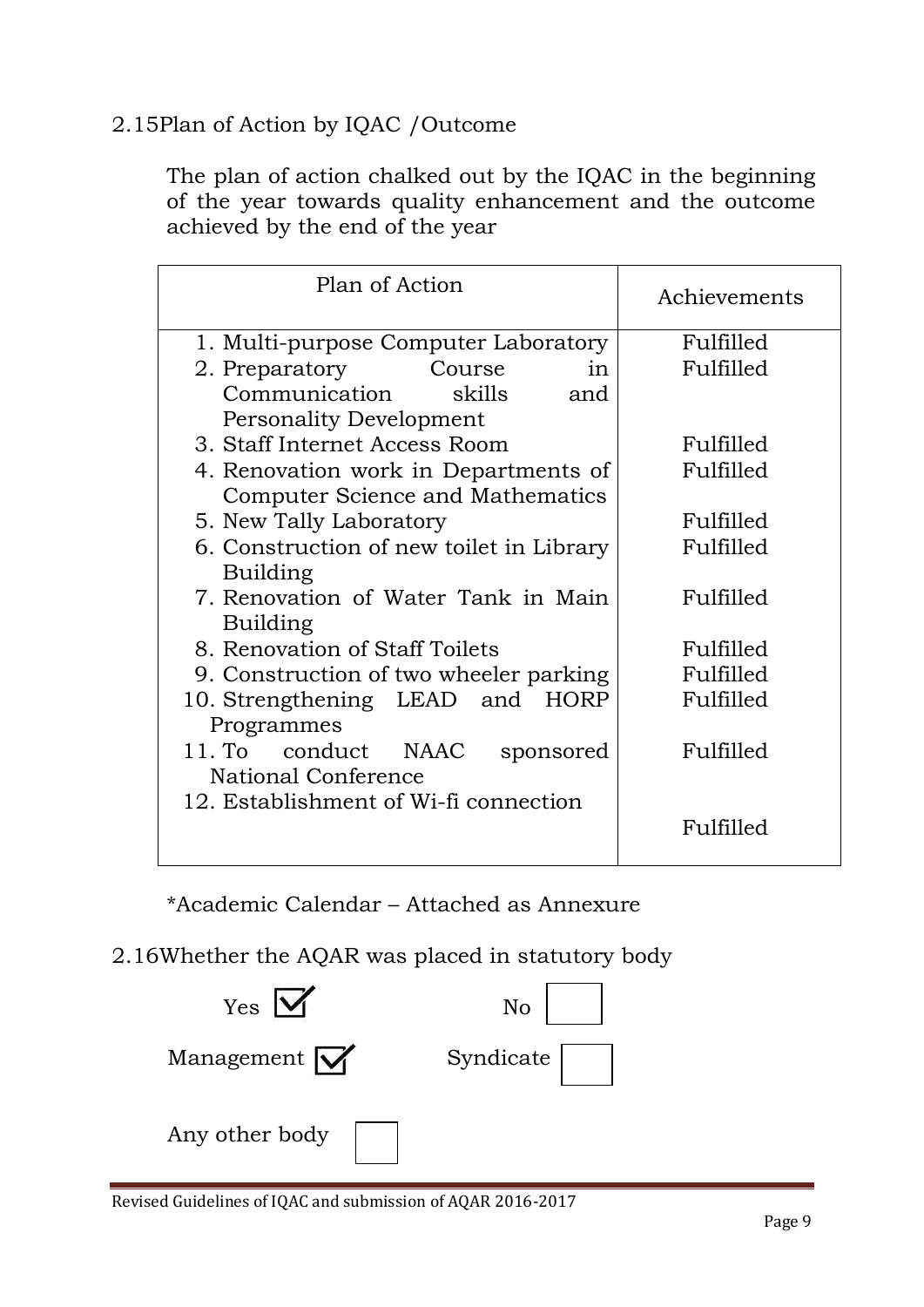Provide the details of the action taken

1. Multi-purpose Computer Laboratory

2. Preparatory Course in Communication skills and Personality Development

3. New Tally Laboratory

4. Construction of two wheeler parking

5. Conducted NAAC sponsored National Conference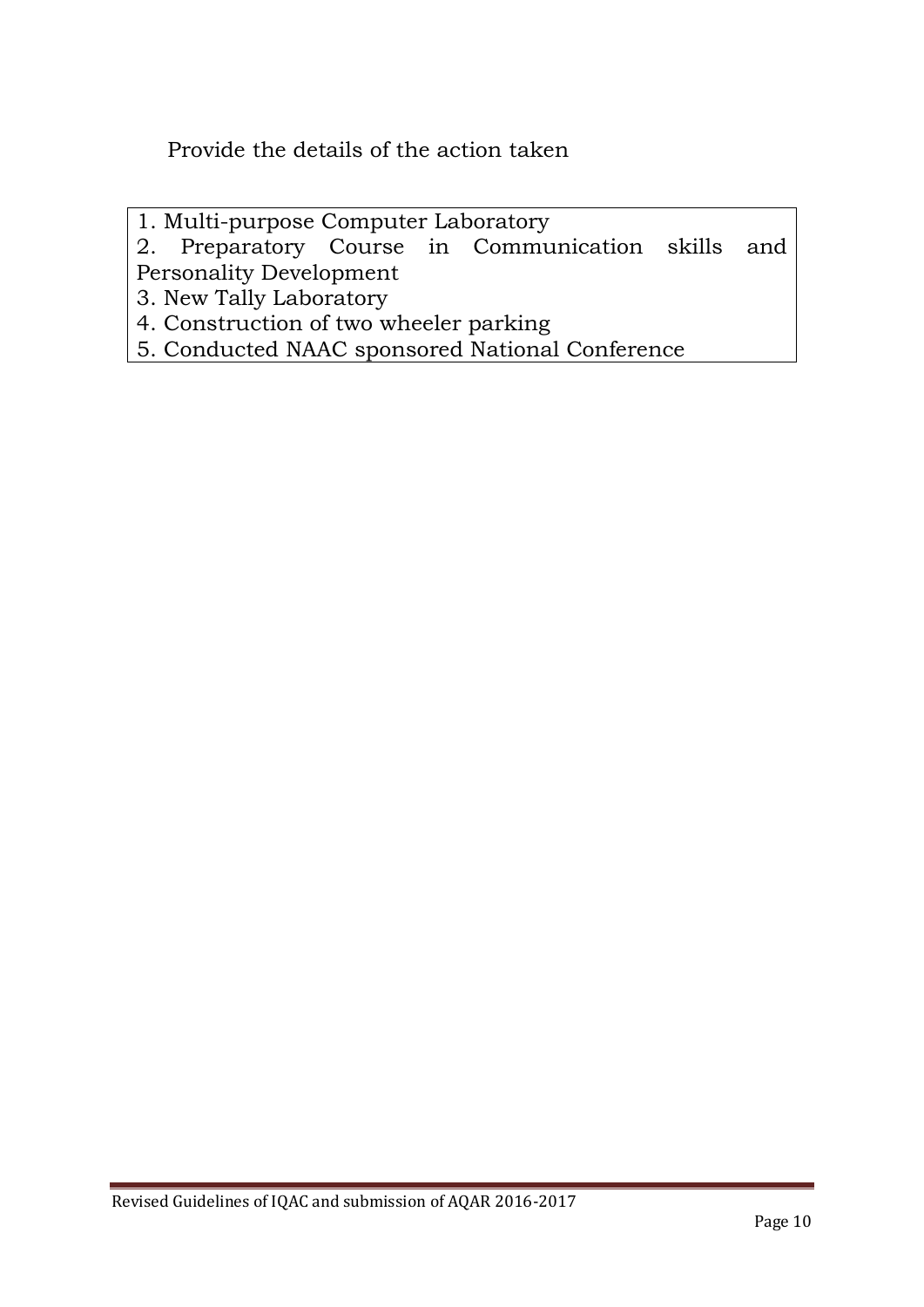#### **Part-B Criterion –I**

#### 1.Curricular Aspects

1.1 Details about Academic Programmes

| Level of the<br>Programme | Number of<br>existing<br>Programmes | Number of<br>programmes<br>added<br>during the<br>year | Number of<br>self-<br>financing<br>programmes | Number of<br>value<br>added/Career<br>Oriented<br>programmes |
|---------------------------|-------------------------------------|--------------------------------------------------------|-----------------------------------------------|--------------------------------------------------------------|
| PhD                       | 5                                   |                                                        |                                               |                                                              |
| PG                        | 5                                   |                                                        |                                               |                                                              |
| <b>UG</b>                 | 9                                   |                                                        | 6                                             |                                                              |
| PG Diploma                |                                     |                                                        |                                               |                                                              |
| Advanced<br>Diploma       | $\overline{2}$                      |                                                        |                                               |                                                              |
| Diploma                   |                                     |                                                        |                                               |                                                              |
| Certificate               | 4                                   |                                                        |                                               |                                                              |
| Others                    | $\overline{2}$                      |                                                        |                                               |                                                              |
| M.Phil,                   |                                     |                                                        |                                               |                                                              |
| Total                     | 30                                  |                                                        | 7                                             |                                                              |

| . .<br>Interdisciplinary | $\overline{\phantom{0}}$ | $\overline{\phantom{a}}$ | $\overline{\phantom{0}}$ |  |
|--------------------------|--------------------------|--------------------------|--------------------------|--|
| Innovative               | $\overline{\phantom{a}}$ | $\overline{\phantom{a}}$ |                          |  |

### 1.2 (i) Flexibility of the Curriculum: CBCS (ii) Pattern of programmes:

| Pattern   | Number of programmes |
|-----------|----------------------|
| Semester  | 23                   |
| Trimester |                      |
| Annual    |                      |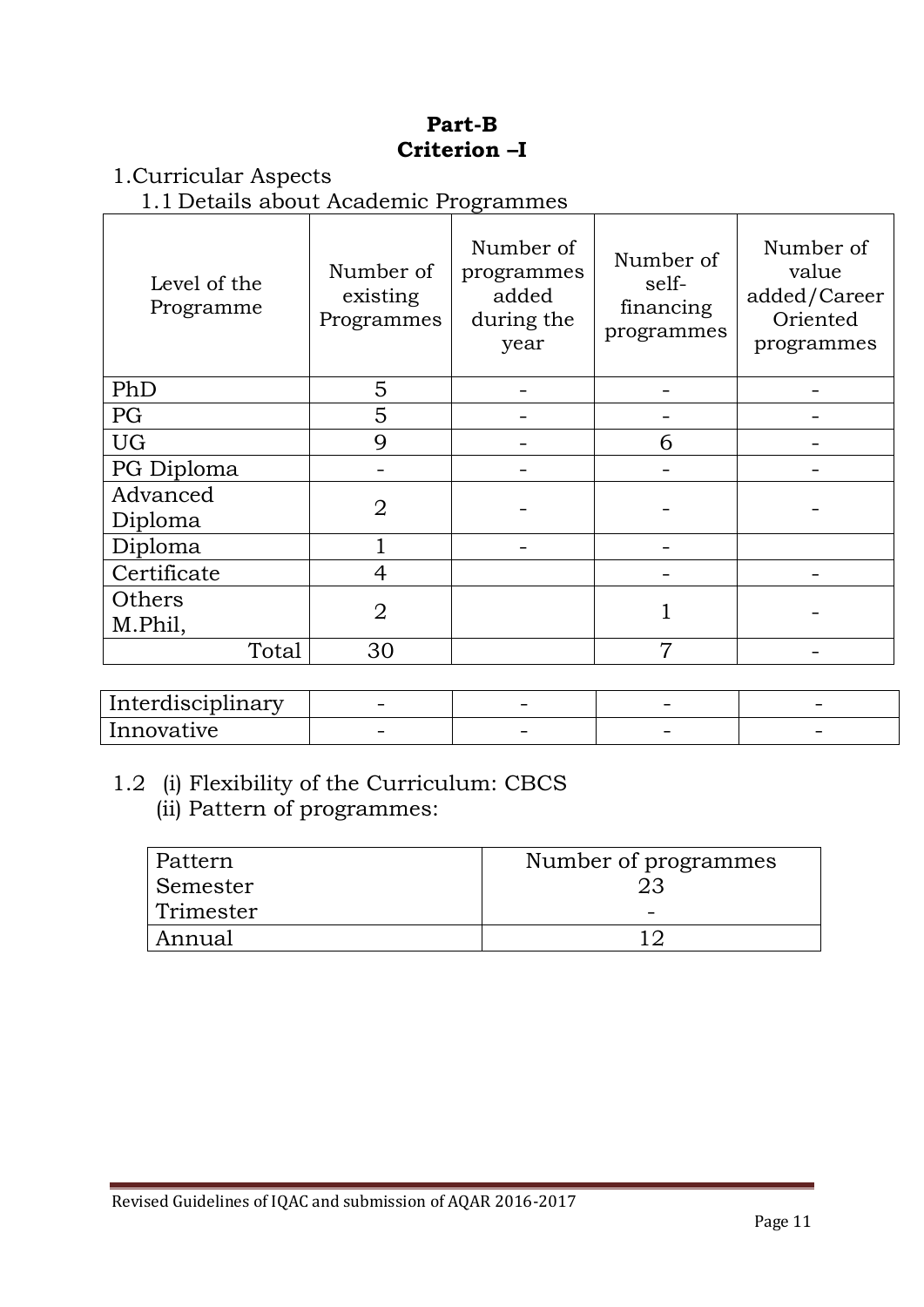| 1.3 Feedback from stakeholders*<br>Alumni<br>(on all aspects)                                                |  |
|--------------------------------------------------------------------------------------------------------------|--|
| Students<br>Employers<br>Parents                                                                             |  |
| Mode of feedback:                                                                                            |  |
| Manual $\mathcal{V}$ -operating schools (for PEI)<br>Online                                                  |  |
| *Please provide an analysis of the feedback in the Annexure                                                  |  |
| 1.4 Whether there is any revision/update of regulation or syllabi,<br>If yes, mention their salient aspects. |  |
| Revised syllabus as per university norms.                                                                    |  |

1.5 Any new Department/Centre introduced during the year. If yes, give details.

-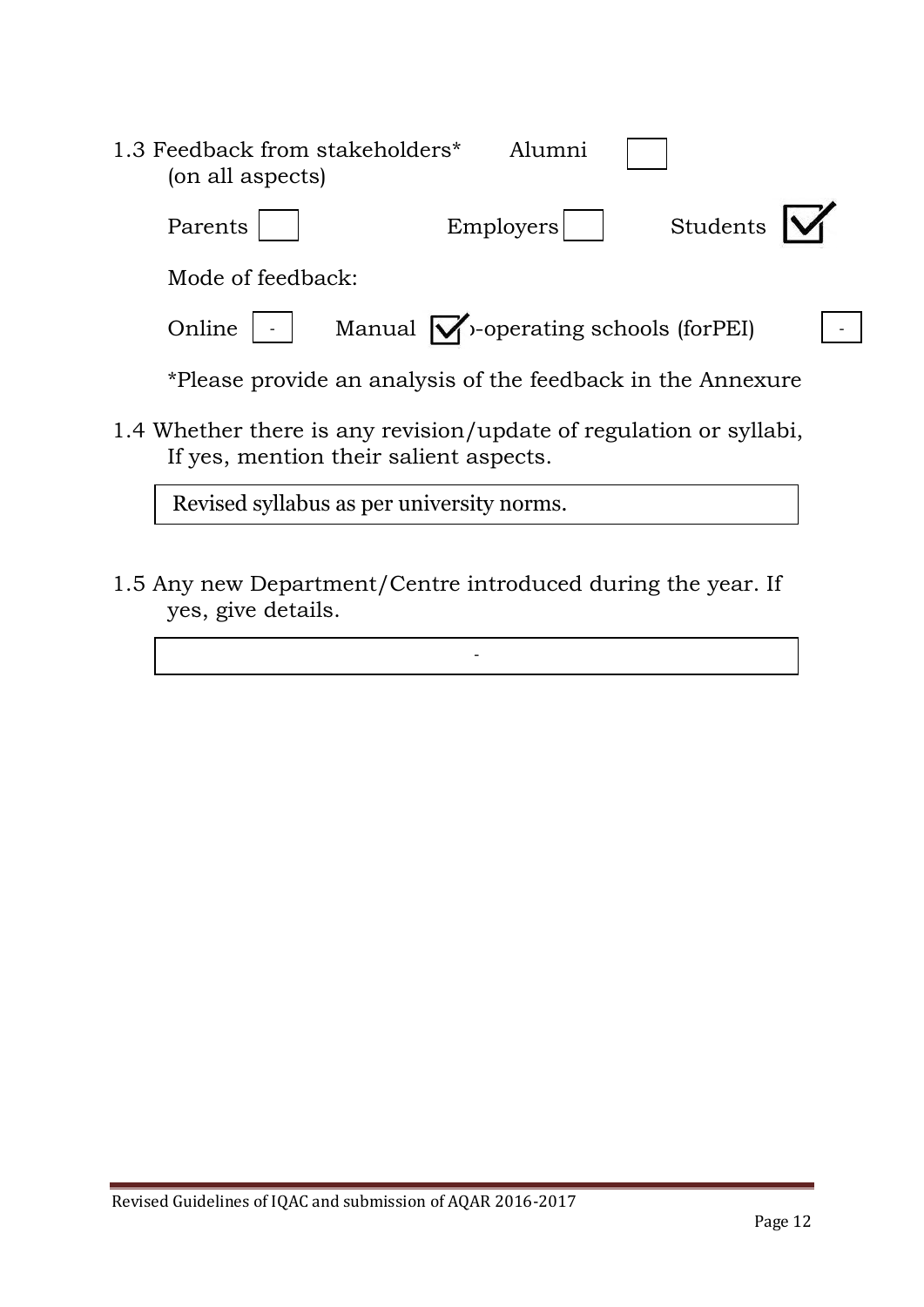# **Criterion –II**

# 2**.Teaching, Learning and Evaluation**

2.1 Total No.of permanent faculty

| Total | Assistant<br>Professor | Associate<br>Professors | Professors | Others |
|-------|------------------------|-------------------------|------------|--------|
|       |                        |                         | -          | -      |

2.2 No. of permanent faculty with Ph.D.

2.3 No. of Faculty Positions Recruited (R) and Vacant (V) during the year

| Assistant<br>Professors | Associate<br>Others<br>Professors |  |  |  | Total |  |  |
|-------------------------|-----------------------------------|--|--|--|-------|--|--|
|                         |                                   |  |  |  |       |  |  |
|                         |                                   |  |  |  |       |  |  |

37

2.4 No. of Guest and Visiting faculty and Temporary faculty

08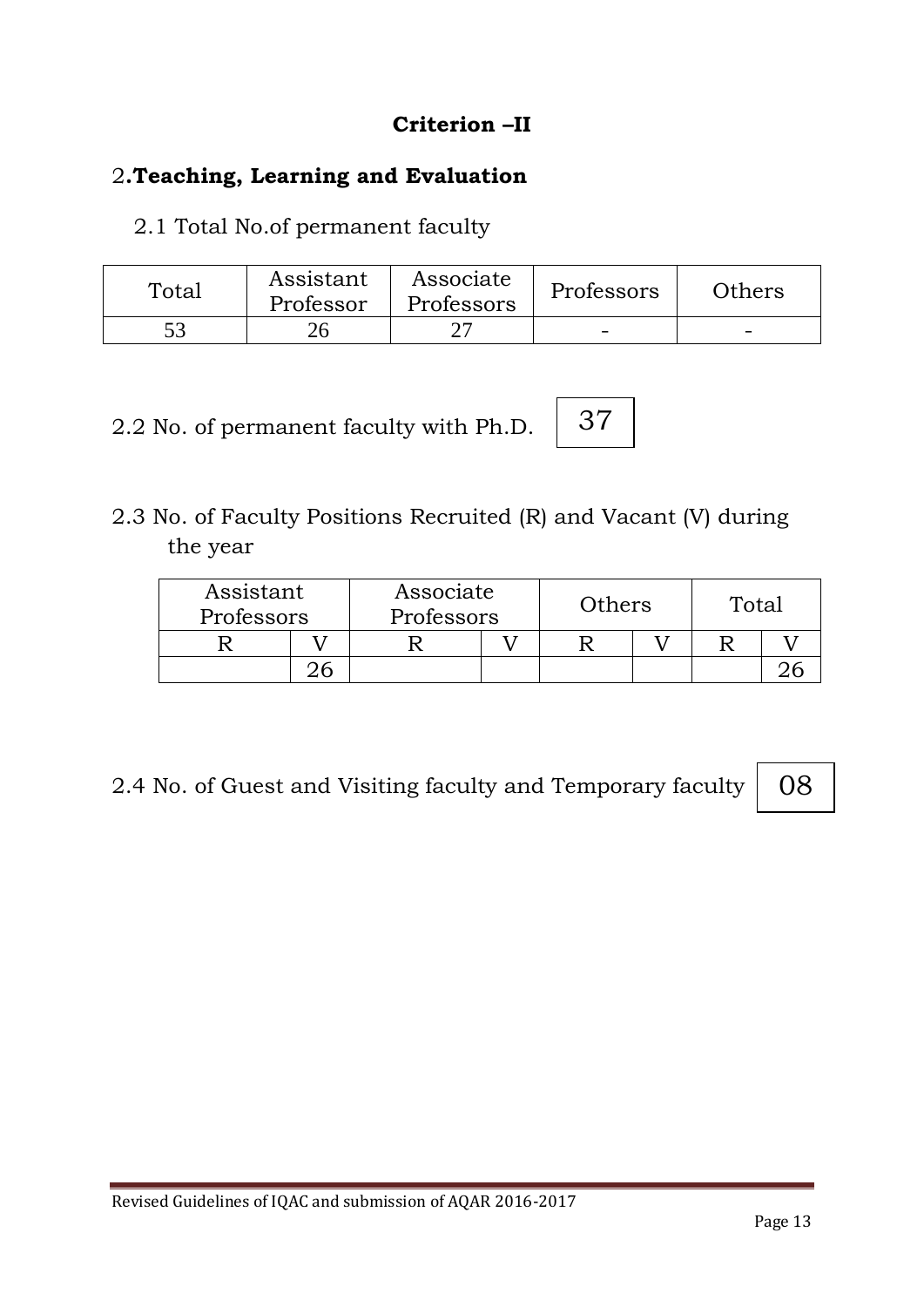| No. of    | International | National | <b>State</b> |  |
|-----------|---------------|----------|--------------|--|
| Faculty   | level         | level    | level        |  |
| Attended  | 06            | 31       | 29           |  |
| Presented | 13            | 35       | $()$ ]       |  |
| papers    |               |          |              |  |
| Resource  | ( ) 1         | 03       | ( ) Q        |  |
| Persons   |               |          |              |  |

2.5 Faculty participation in conferences and symposia:

- 2.6 Innovative processes adopted by the institution in Teaching and Learning
	- 1. Non-major learning as the part of curriculum
	- 2. Oral test as a part of internal assessment tests
- 2.7 Total No. of actual teaching days during the academic year



2.8 Examination/Evaluation Reforms initiated by the Institution (for example: Open Book Examination, Bar Coding, Double Valuation, Photocopy, Online Multiple Choice Questions)

As per University norms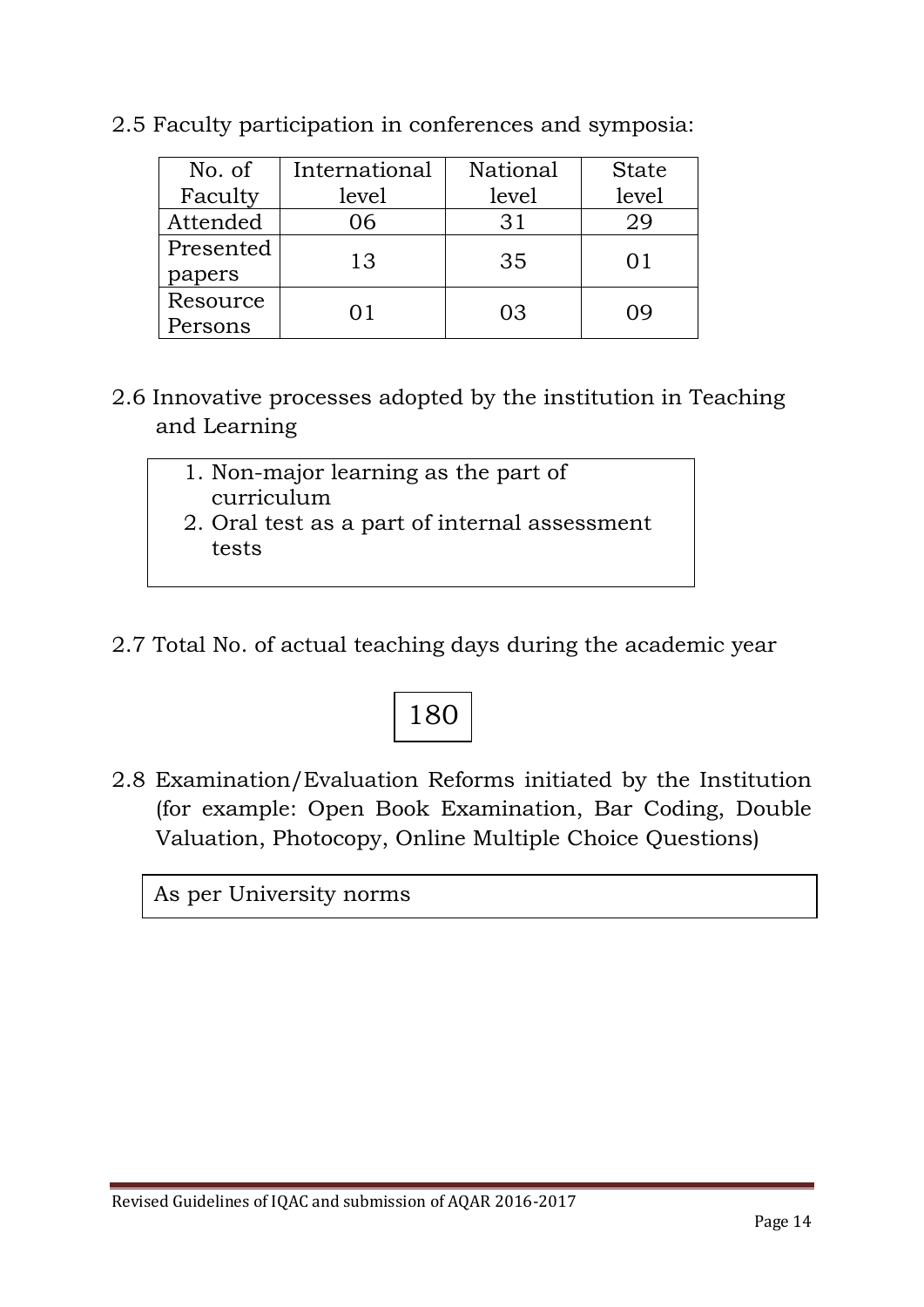2.9 No. of faculty members involved in curriculum restructuring/revision/syllabus development as member of **Board of Study**/Faculty/Curriculum Development workshop

2.10 Average percentage of attendance of students

76%- 79%

2.11 Course/Programme wise distribution of pass percentage:

|                                         | Total no.                  |                              |       | Division                 |                          |              |
|-----------------------------------------|----------------------------|------------------------------|-------|--------------------------|--------------------------|--------------|
| Title of the<br>Programme               | of<br>students<br>appeared | Distinction<br>$\frac{0}{0}$ | $I\%$ | $II\%$                   | III%                     | Pass<br>$\%$ |
| <b>B.Sc. Maths</b>                      | 43                         | 12                           | 37    | 16                       | 12                       | 77           |
| <b>B.Sc. Physics</b>                    | 36                         |                              | 56    |                          |                          | 56           |
| <b>B.Sc. Chemistry</b>                  | 32                         | 09                           | 59    |                          |                          | 69           |
| <b>B.Sc. Zoology</b>                    | 31                         |                              | 29    | 03                       |                          | 32           |
| <b>B.Sc. Computer</b><br>Science        | 43                         |                              | 42    | 09                       |                          | 51           |
| <b>B.Sc. Physical</b><br>Education      | 37                         | 3                            | 62    |                          |                          | 65           |
| <b>B.A. Economics</b><br>(TM)           | 47                         |                              | 13    | 26                       |                          | 38           |
| <b>B.A. Economics</b><br>(EM)           | 45                         |                              | 04    | 16                       |                          | 20           |
| <b>B.Com</b>                            | 59                         |                              | 20    | 20                       | $\overline{\phantom{0}}$ | 41           |
| B.Com (General)-<br>Unaided             | 53                         |                              | 04    | 60                       |                          | 64           |
| B.Com (CA)-<br>Unaided                  | 54                         | 02                           | 41    | 15                       |                          | 57           |
| B.Com (Corp)-<br>Unaided                | 54                         |                              | 22    | 30                       | -                        | 52           |
| <b>B.C.A.</b> Unaided                   | 29                         | 07                           | 34    | 38                       | $\qquad \qquad -$        | 79           |
| B.A. English-<br>Unaided                | 49                         |                              | 04    | 51                       | 02                       | 57           |
| <b>B.Sc Computer</b><br>Science-Unaided | 28                         | 18                           | 25    | 04                       |                          | 46           |
| M.A. Tamil                              | 03                         | $\overline{\phantom{0}}$     | 67    | $\overline{\phantom{0}}$ | $\overline{\phantom{0}}$ | 67           |
| M.A. Economics                          | 08                         |                              | 13    |                          |                          | 13           |

Revised Guidelines of IQAC and submission of AQAR 2016-2017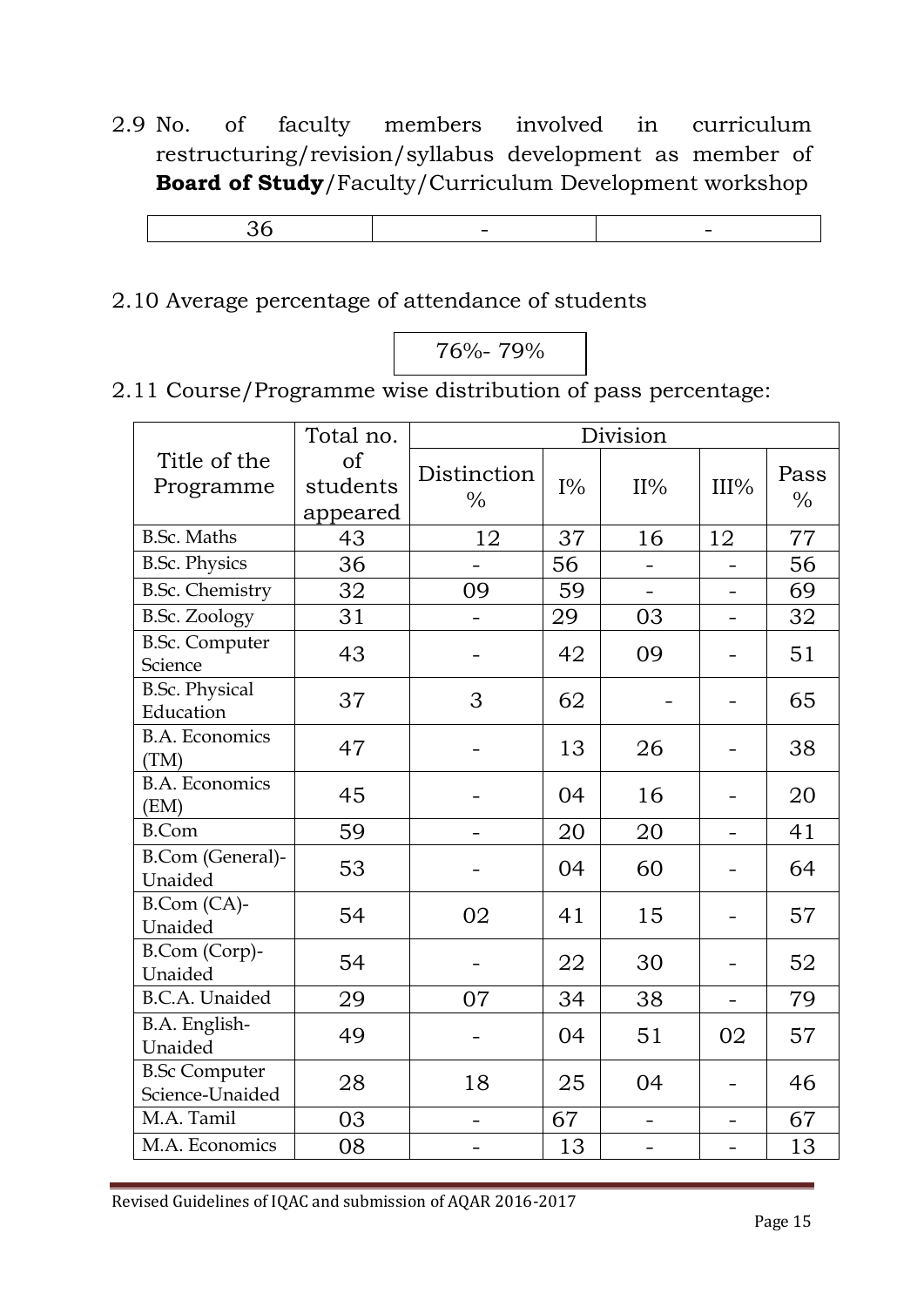| M.Com          |    | $\overline{\phantom{0}}$ | ヒヘ  | $\overline{\phantom{a}}$ | $\overline{\phantom{0}}$ |      |
|----------------|----|--------------------------|-----|--------------------------|--------------------------|------|
| M.Sc. Maths    |    |                          | 58  | 08                       | -                        |      |
| M.Sc. Physics  | 08 | -                        | 100 |                          | -                        | ' OC |
| M.Phil (Tamil) |    | -                        | 100 |                          | -                        |      |

- 2.12 How does IQAC Contribute/Monitor/Evaluate the Teaching & Learning processes:
	- 1. Conducted regular meetings to make periodic assessments and analysis
	- 2. Remedial measures were taken
	- 3. Initiated staff members to follow better strategies to handle classes effectively
- 2.13 Initiatives undertaken towards faculty development

| Faculty / Staff Development<br>Programmes         | No. of faculty benefited |
|---------------------------------------------------|--------------------------|
| Refresher courses                                 | 06                       |
| UGC – Faculty Improvement<br>Programmes           |                          |
| HRD programmes                                    |                          |
| Orientation programmes                            |                          |
| Faculty exchange programme                        |                          |
| Staff training conducted by<br>the university     |                          |
| Staff training conducted by<br>other institutions |                          |
| Summer/Winter schools,<br>Workshops, etc.         |                          |
| Others-seminars                                   |                          |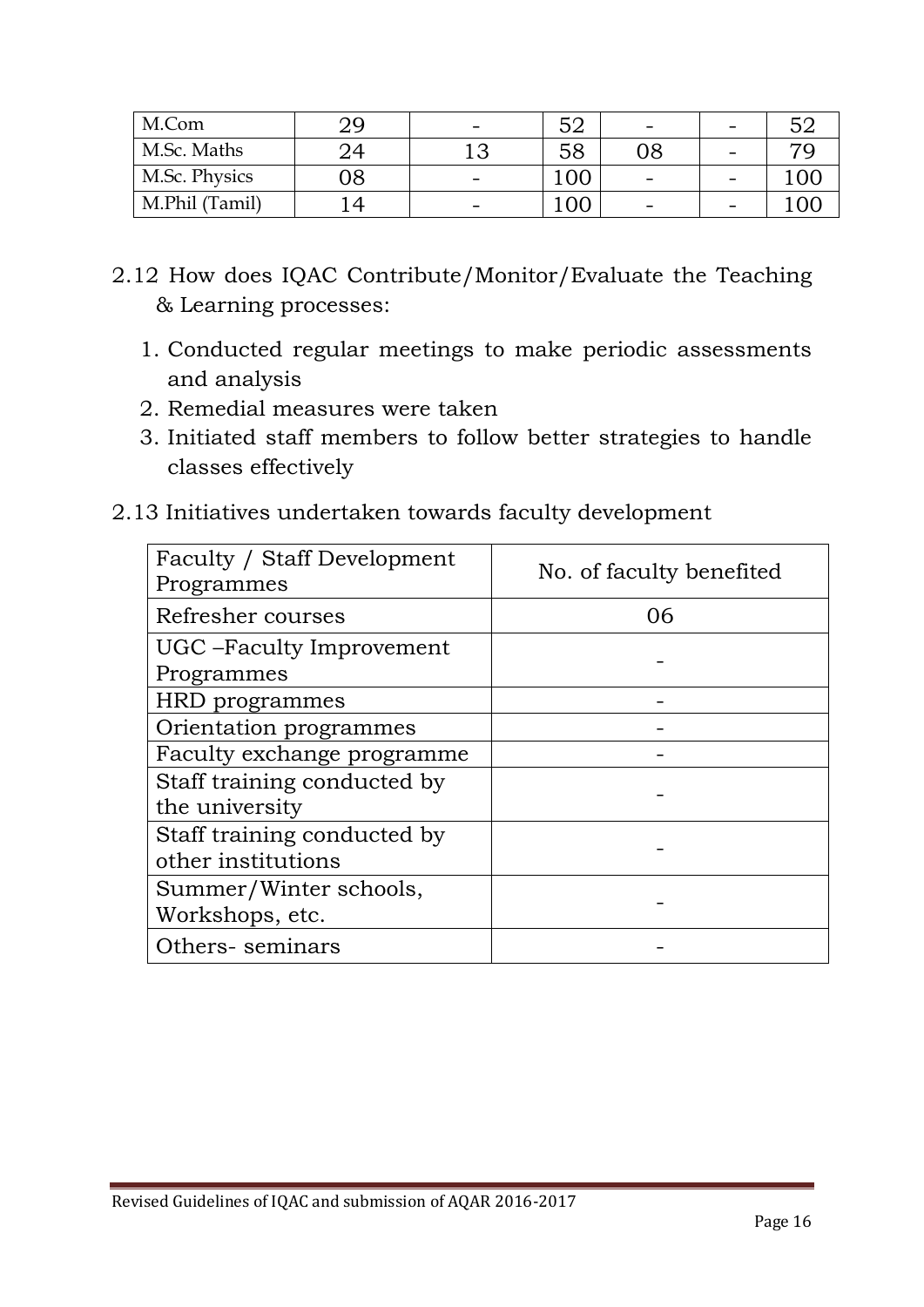| Category                       | Number of<br>Permanent<br>Employees | Number<br>of<br>Vacant<br>Positions | Number of<br>permanent<br>positions<br>filled<br>during the<br>Year | Number of<br>positions<br>filled<br>temporarily |
|--------------------------------|-------------------------------------|-------------------------------------|---------------------------------------------------------------------|-------------------------------------------------|
| Administrative<br><b>Staff</b> | 17                                  | 24                                  |                                                                     |                                                 |
| <b>Technical Staff</b>         | 14                                  |                                     |                                                                     |                                                 |

# 2.14 Details of Administrative and Technical Staff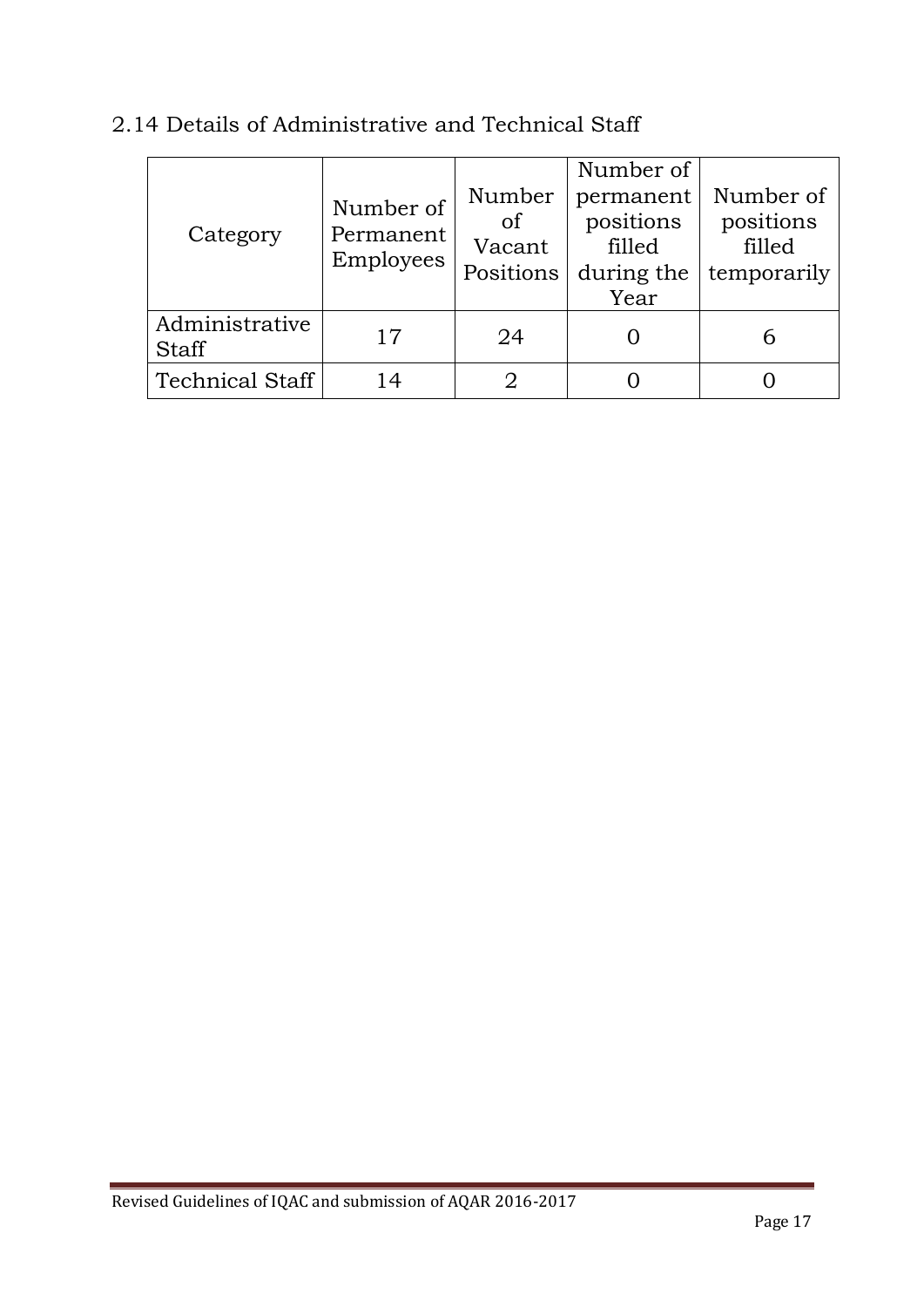# **Criterion-III**

#### **3. Research, Consultancy and Extension**

- 3.1 Initiatives of the IQAC in Sensitizing/Promoting Research Climate in the institution
	- 1. Encouraged teachers to undertake research projects
	- 2. Initiated teachers to identify suitable research areas and apply for more major and minor projects
	- 3. Conducted frequent meetings for analysing research activities
	- 4. Started research journal (HINDCO) to promote research
	- 5. Due to the encouragement by the IQAC faculty members have applied for minor research projects

### 3.2 Details regarding major projects

|                       | Completed   Ongoing | Sanctioned Submitted |  |
|-----------------------|---------------------|----------------------|--|
| Number                | -                   |                      |  |
| Outlay in<br>Rs.Lakhs |                     |                      |  |

### 3.3 Details regarding minor projects

|                       | Completed | Ongoing | Sanctioned Submitted |       |
|-----------------------|-----------|---------|----------------------|-------|
| Number                |           |         |                      |       |
| Outlay in<br>Rs.Lakhs | -         |         |                      | 10000 |

#### 3.4 Details on research publications

|             | International | National | Others |
|-------------|---------------|----------|--------|
| Peer Review | 18            |          |        |
| Journals    |               |          |        |
| Non-Peer    |               |          |        |
| Review      |               |          |        |
| Journals    |               |          |        |
| e-Journals  |               |          |        |
| Conference  |               | 37       |        |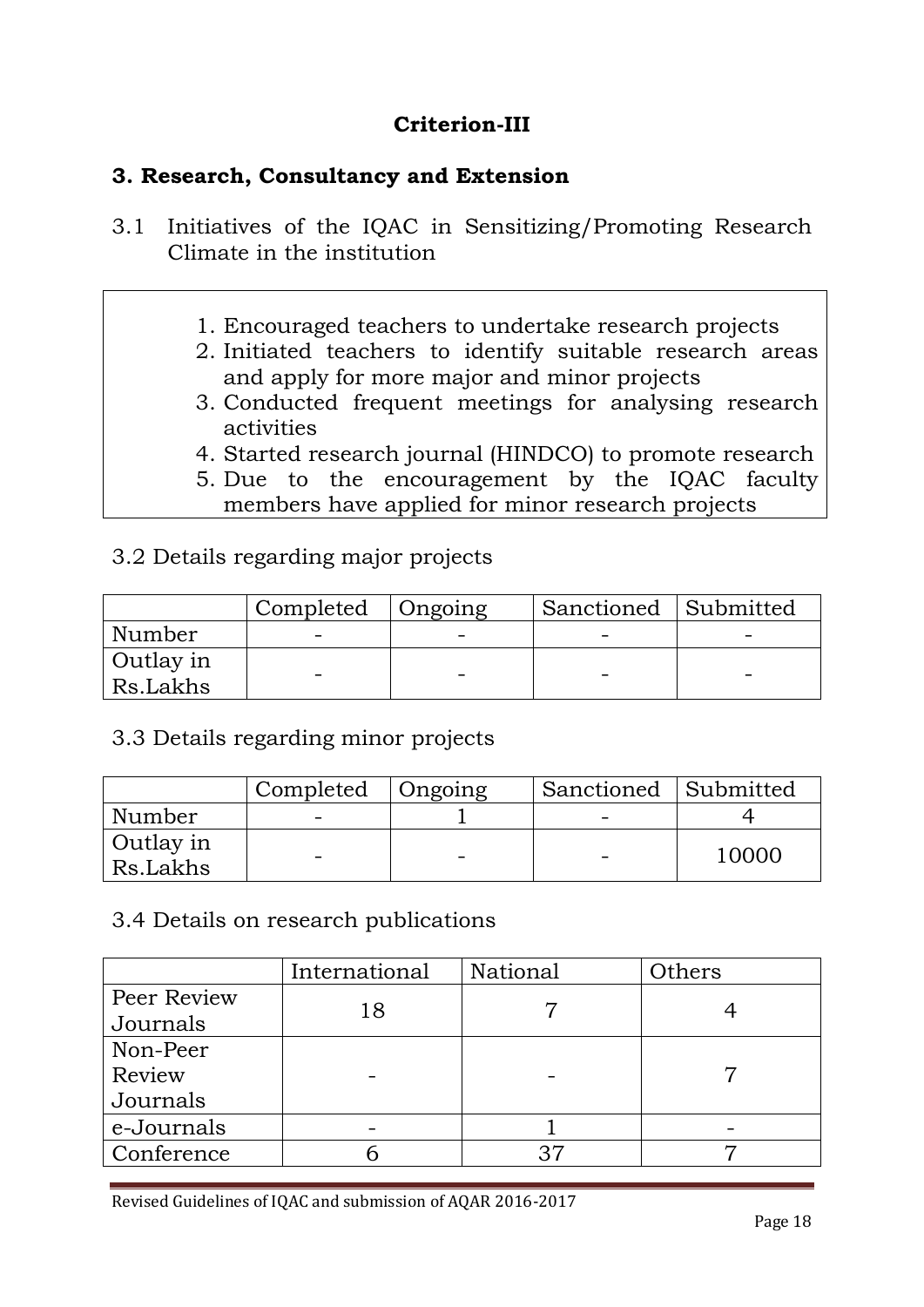|--|

### 3.5 Details on Impact factor of publications:



3.6 Research funds sanctioned and received from various funding agencies, industry and other organisations

| Name of the<br>Project                                                                      | Duration<br>Year | Name<br>of the<br>funding<br>Agency | Total grant<br>sanctioned | Received      |
|---------------------------------------------------------------------------------------------|------------------|-------------------------------------|---------------------------|---------------|
| Major projects                                                                              |                  |                                     |                           |               |
| Minor Projects                                                                              |                  | <b>UGC</b>                          |                           | $Rs.10,000/-$ |
| Interdisciplinary<br>Projects                                                               |                  |                                     |                           |               |
| Industry<br>sponsored                                                                       |                  |                                     |                           |               |
| Projects<br>sponsored by the<br>University/College                                          |                  |                                     |                           |               |
| Students research<br>projects (Other<br>than compulsory<br>by the University)<br><b>JRF</b> |                  | <b>UGC</b>                          |                           | $3,59,500/-$  |
| <b>FIST</b>                                                                                 | 5                | <b>DST</b>                          |                           | $6,25,000/-$  |
| <b>UGC Conference</b>                                                                       |                  | <b>UGC</b>                          |                           | $24,000/-$    |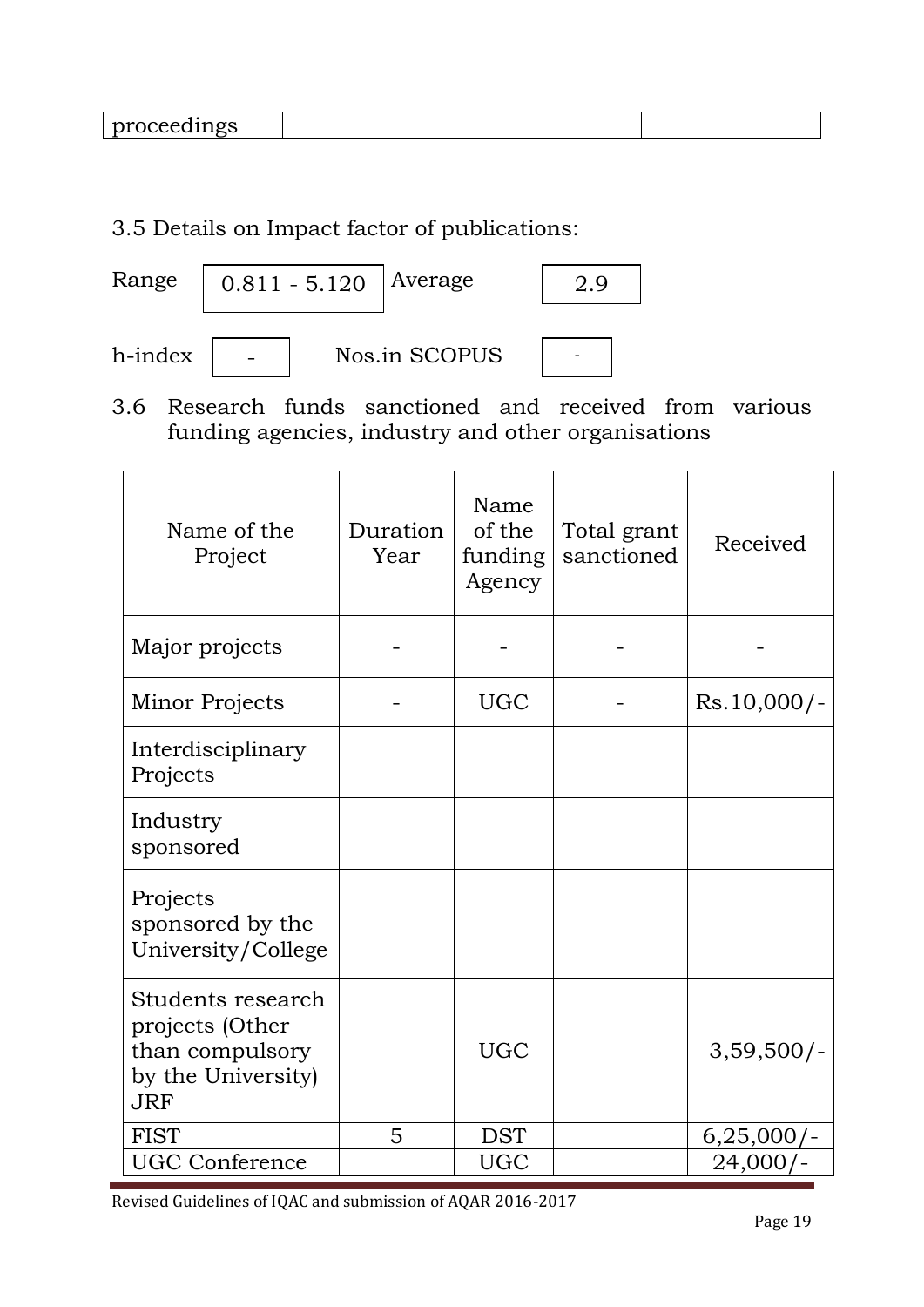| <b>SPSS</b>          |             |               |
|----------------------|-------------|---------------|
| Multi-Dimensional    |             |               |
| Perspective in       | <b>UGC</b>  | $50,000/-$    |
| Thirukkural          |             |               |
| <b>IQAC</b> National | <b>NAAC</b> | $1,00,000/-$  |
| Conference           |             |               |
| Total                |             | $11,68,500/-$ |

# 3.7 No. of books published

- i) With ISBN No. **Chapters** in Edited Books ii) Without ISBN No. - - -
- 3.8 No. of University Departments receiving funds from

| UGC-SAP          | CAS<br>DST-FIST                                           |
|------------------|-----------------------------------------------------------|
| <b>DPE</b>       | DBT Scheme/funds                                          |
| 3.9 For Colleges |                                                           |
| Autonomy         | <b>CPE</b><br><b>DBT Star Scheme</b>                      |
| <b>INSPIRE</b>   | <b>CE</b><br>Any Other (specify)<br>01<br><b>DST FIST</b> |
|                  | 3.10 Revenue generated through consultancy<br>$47,350/-$  |

3.11 No. of conferences organised by the Institution

| Level  | Interna<br>tional | National | State | Univers<br>1ty | College                  |
|--------|-------------------|----------|-------|----------------|--------------------------|
| Number |                   |          |       | -              | $\overline{\phantom{0}}$ |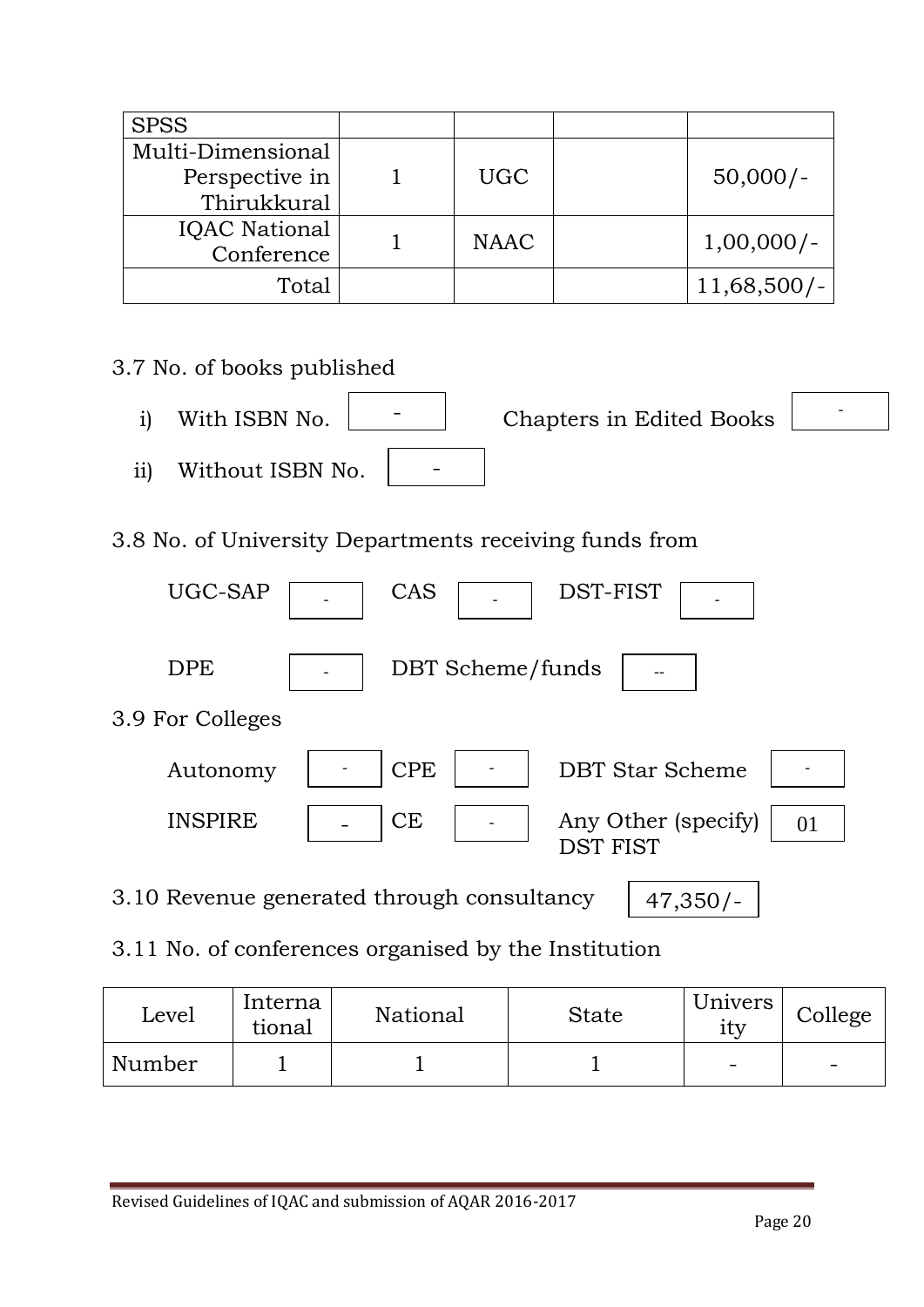| Sponsorin<br>g agencies | UGC,<br>Multi-<br>Dimens<br>ional<br>perspec<br>tive in<br>Thiruk<br>kural | NAAC (IQAC<br>Conference) | <b>UGC SPSS</b><br>Workshop |  |  |
|-------------------------|----------------------------------------------------------------------------|---------------------------|-----------------------------|--|--|
|-------------------------|----------------------------------------------------------------------------|---------------------------|-----------------------------|--|--|

3.12 No. of faculty served as experts, chairpersons or resource persons

**14**

3.13 No. of collaborations

| International                                             | <b>National</b> |
|-----------------------------------------------------------|-----------------|
| Any other                                                 |                 |
| 3.14 No. of linkages created during this year             |                 |
| 3.15 Total budget for research for current year in lakhs: |                 |
| From funding agency                                       | 11,68,500       |

From Management of University/College

2,79,963

Total

14,48,463

3.16 No. of patents received this year

| Type of Patent  |         | Number |
|-----------------|---------|--------|
|                 | Applied |        |
| <b>National</b> | Granted |        |
| International   | Applied |        |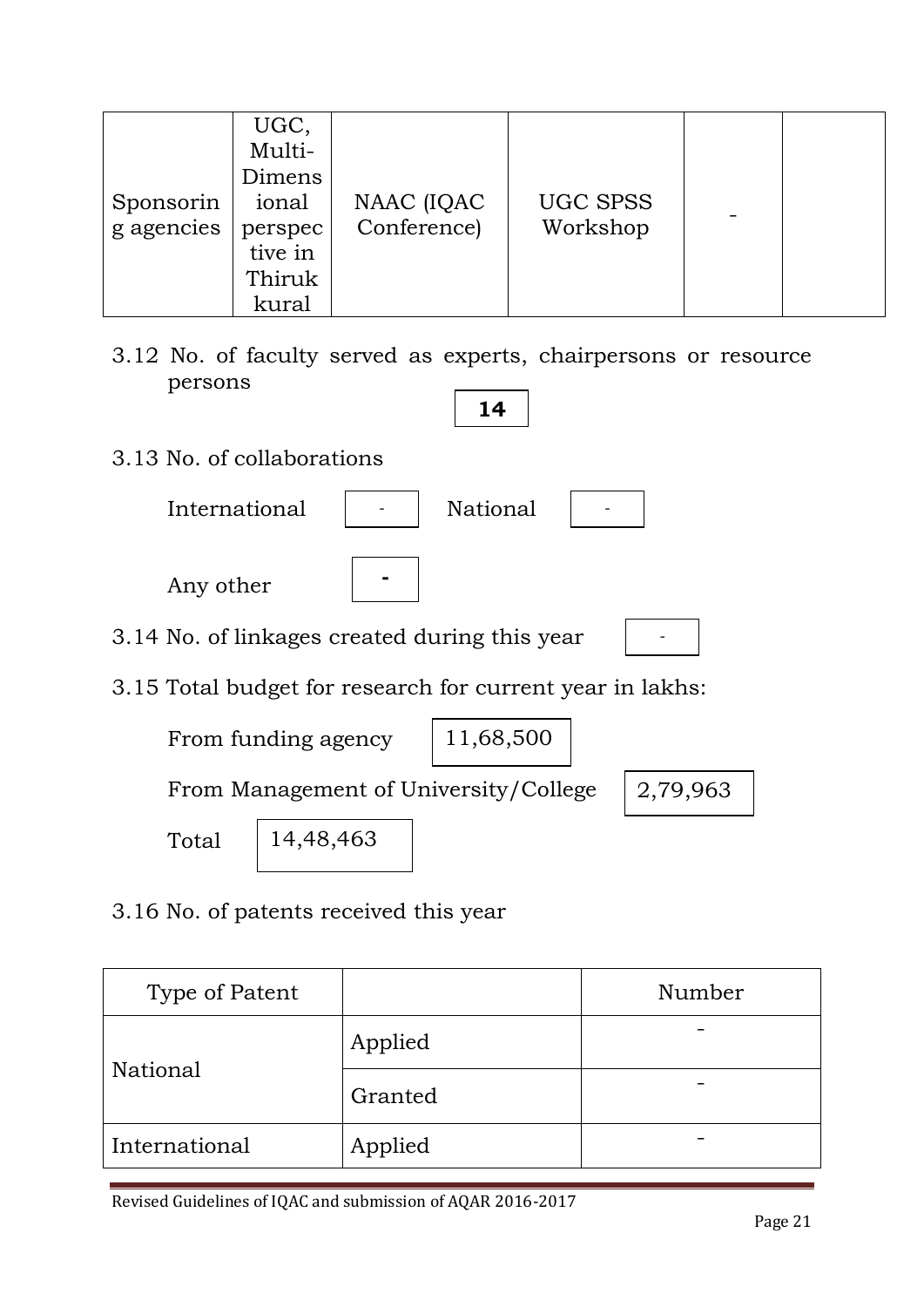|                | Granted |  |
|----------------|---------|--|
|                | Applied |  |
| Commercialised | Granted |  |

3.17 No. of research awards/recognitions received by faculty and research fellows of the institute in the year

| Total   International   National   State   University   Dist   College |  |  |  |
|------------------------------------------------------------------------|--|--|--|
|                                                                        |  |  |  |

3.18 No. of faculty from the Institution who are Ph.D Guides and students register under them





3.19 No. of Ph.D. awarded by faculty from the Institution



3.20 No. of Research scholars receiving the Fellowships (Newly enrolled + existing ones)



3.21 No. of students Participated in NSS events:



3.22 No. of students participated in NCC events: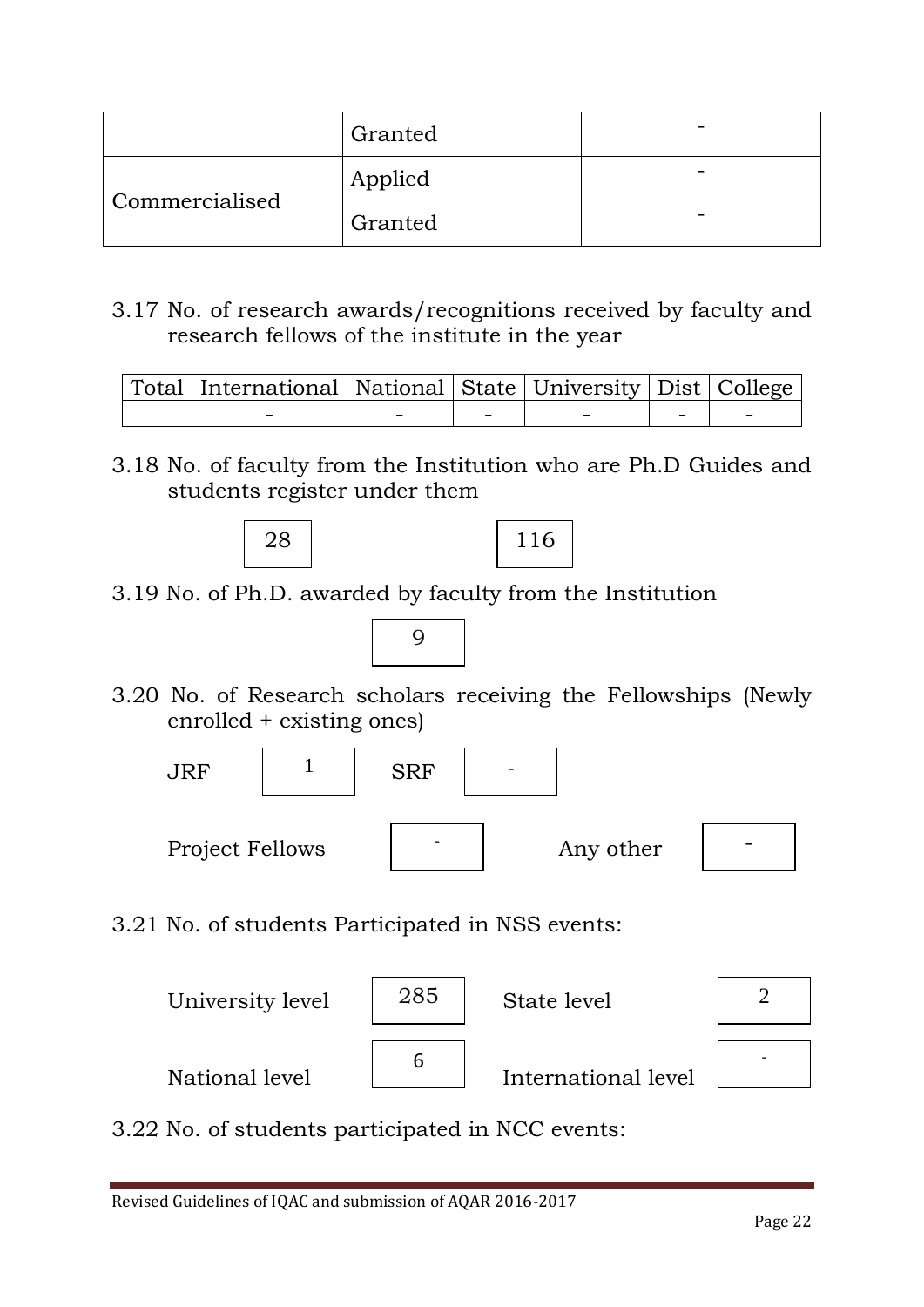

- 3.26 Major Activities during the year in the sphere of extension activities and Institutional Social Responsibility
	- 1. Blood Donation programme
	- 2. Eco Programmes
	- 3. Women Empowerment Programmes
	- 4. Health Awareness Programme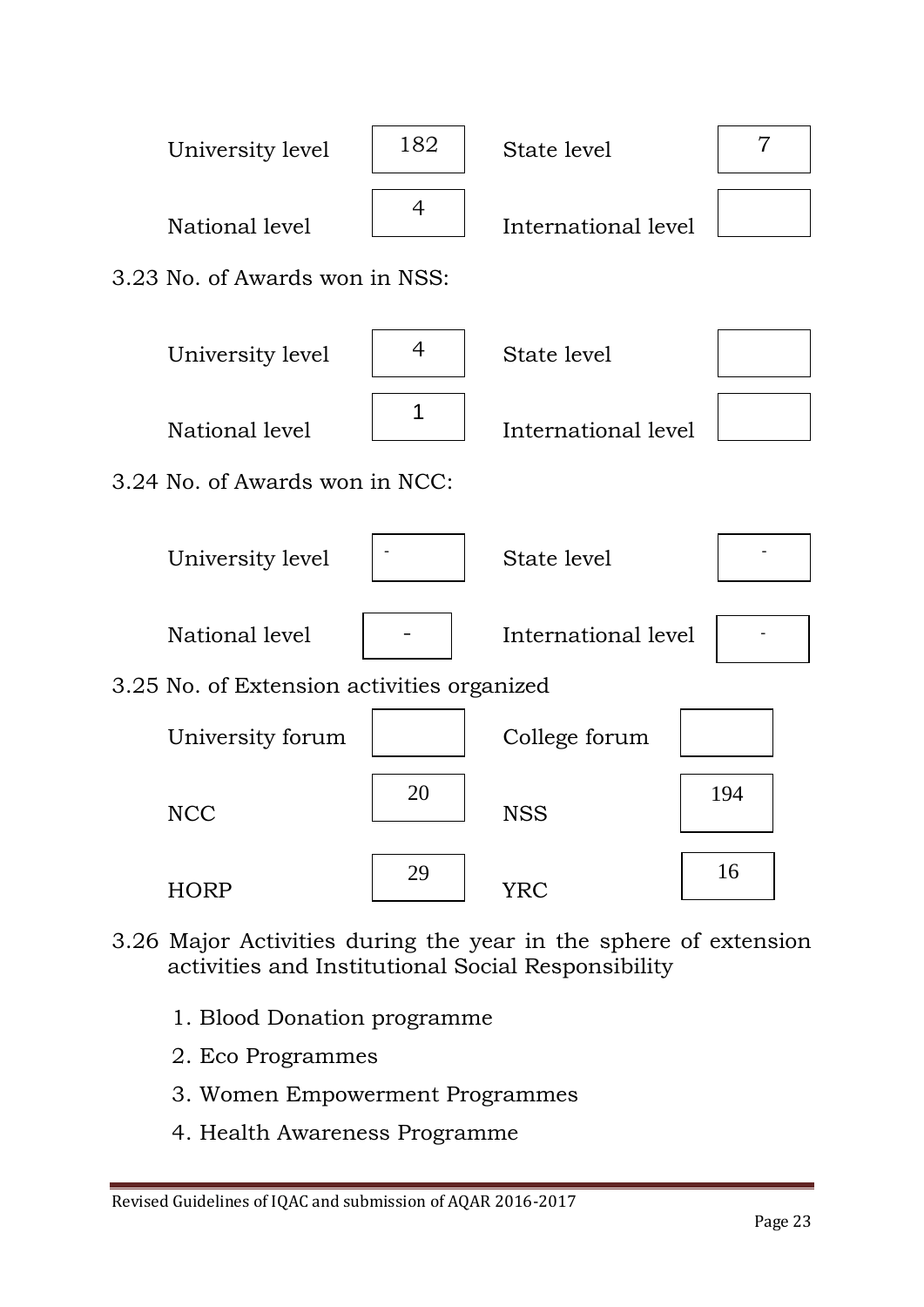- 5. Service to Gypsy people
- 6. Assistance to Monday petitioners at District Collectorate

# **Criterion –IV**

#### 4. **Infrastructure and Learning Resources**

4.1 Details of increase in infrastructure facilities:

| Facilities                                                                                      | Existing     | Newly<br>created | Source of<br>Fund | Total        |
|-------------------------------------------------------------------------------------------------|--------------|------------------|-------------------|--------------|
| Campus area                                                                                     | 83<br>acres  |                  |                   | 83 acres     |
| Class rooms                                                                                     | 55           | $\overline{2}$   | Management        | 57           |
| Laboratories                                                                                    | 12           |                  |                   | 12           |
| <b>Seminar Halls</b>                                                                            | 3            |                  |                   | 3            |
| Indoor<br>Stadium                                                                               | $\mathbf{1}$ |                  |                   | $\mathbf{1}$ |
| No. of<br>important<br>equipment<br>purchased $(21 -$<br>0 lakh) during<br>the current<br>year. | 3            |                  |                   | 3            |
| Value of the<br>equipment<br>purchased<br>during the<br>year (Rs.in<br>Lakhs)                   |              |                  |                   |              |
| Others                                                                                          |              | $1658533/$ =     | Management        | $1658533/$ = |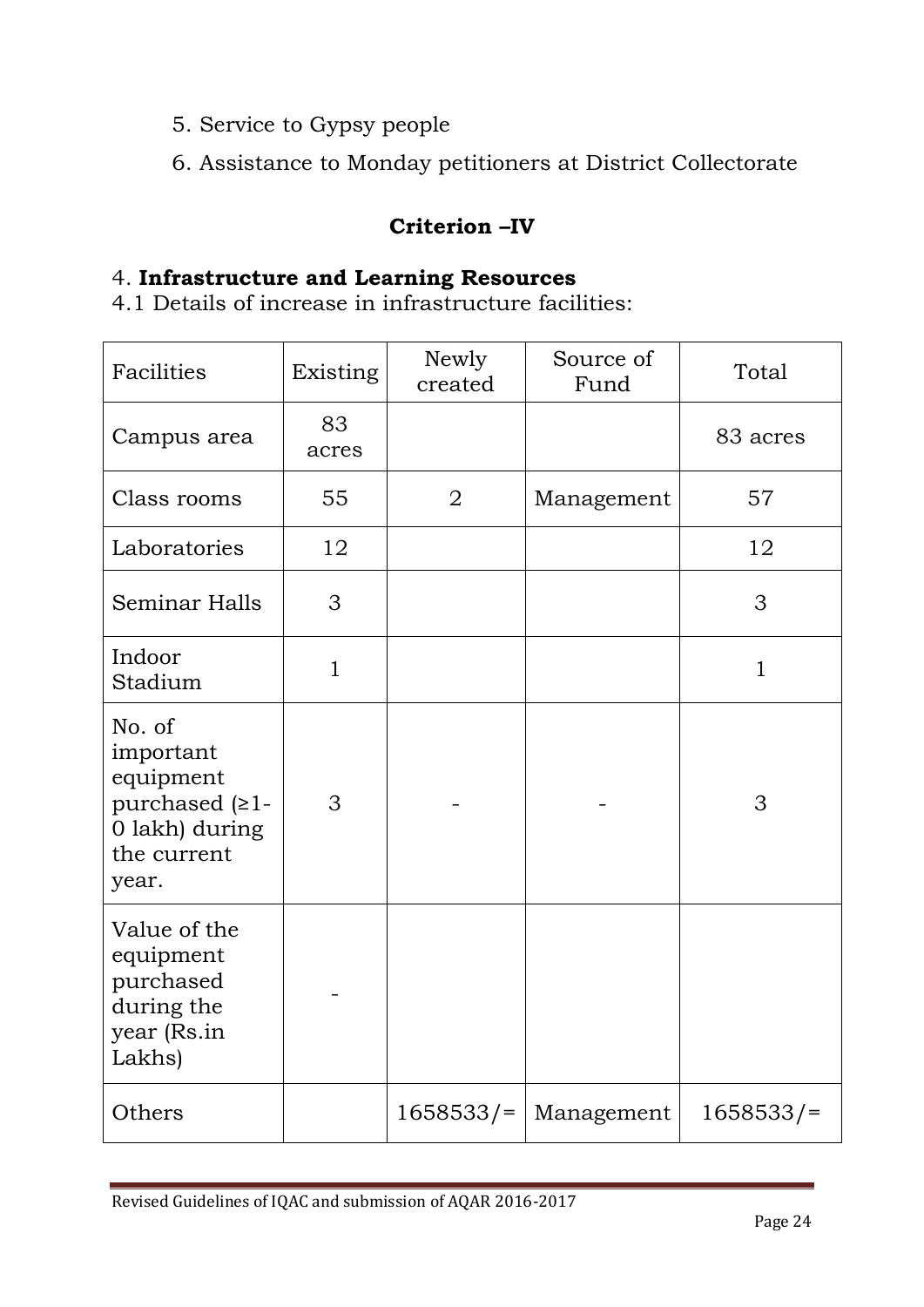# 4.2 Computerization of administration and library

# Administrative Office and Library are automated

#### 4.3 Library services:

|                           | Existing |           | Newly<br>added |        | Total  |           |
|---------------------------|----------|-----------|----------------|--------|--------|-----------|
|                           | No.      | Value     | No.            | Value  | No.    | Value     |
| <b>Text Books</b>         | 56,329   | 21,15,419 | 947            | 41,547 | 57,276 | 21,56,966 |
| Reference<br><b>Books</b> | 761      | 1,21,133  |                |        | 761    | 1,21,133  |
| e-Books                   |          |           |                |        |        |           |
| Journals                  | 92       | 2,32,034  |                |        | 72     | 94,500    |
| e-Journals                |          |           |                |        |        |           |
| Digital<br>Database       |          |           |                |        |        |           |
| CD &<br>Video             | 181      | 5,338     |                |        | 181    | 5,338     |
| Others<br>(Specify)       |          |           |                |        |        |           |

# 4.4 Technology up gradation (overall)

|              | Total<br>Compu<br>ters | Comp<br>uter<br>Labs | Inter<br>net | <b>Brow</b><br>sing<br>Centr<br>es | Comp<br>uter<br>Centr<br>es | Offi<br>ce | Depart<br>ments | Oth<br>ers |
|--------------|------------------------|----------------------|--------------|------------------------------------|-----------------------------|------------|-----------------|------------|
| Exist<br>ing | 145                    | 90                   | 11           |                                    |                             | 25         | 19              |            |
| Adde<br>d    |                        |                      |              |                                    |                             |            |                 |            |
| Total        | 145                    | 90                   | 11           |                                    |                             | 25         | 19              |            |

Revised Guidelines of IQAC and submission of AQAR 2016-2017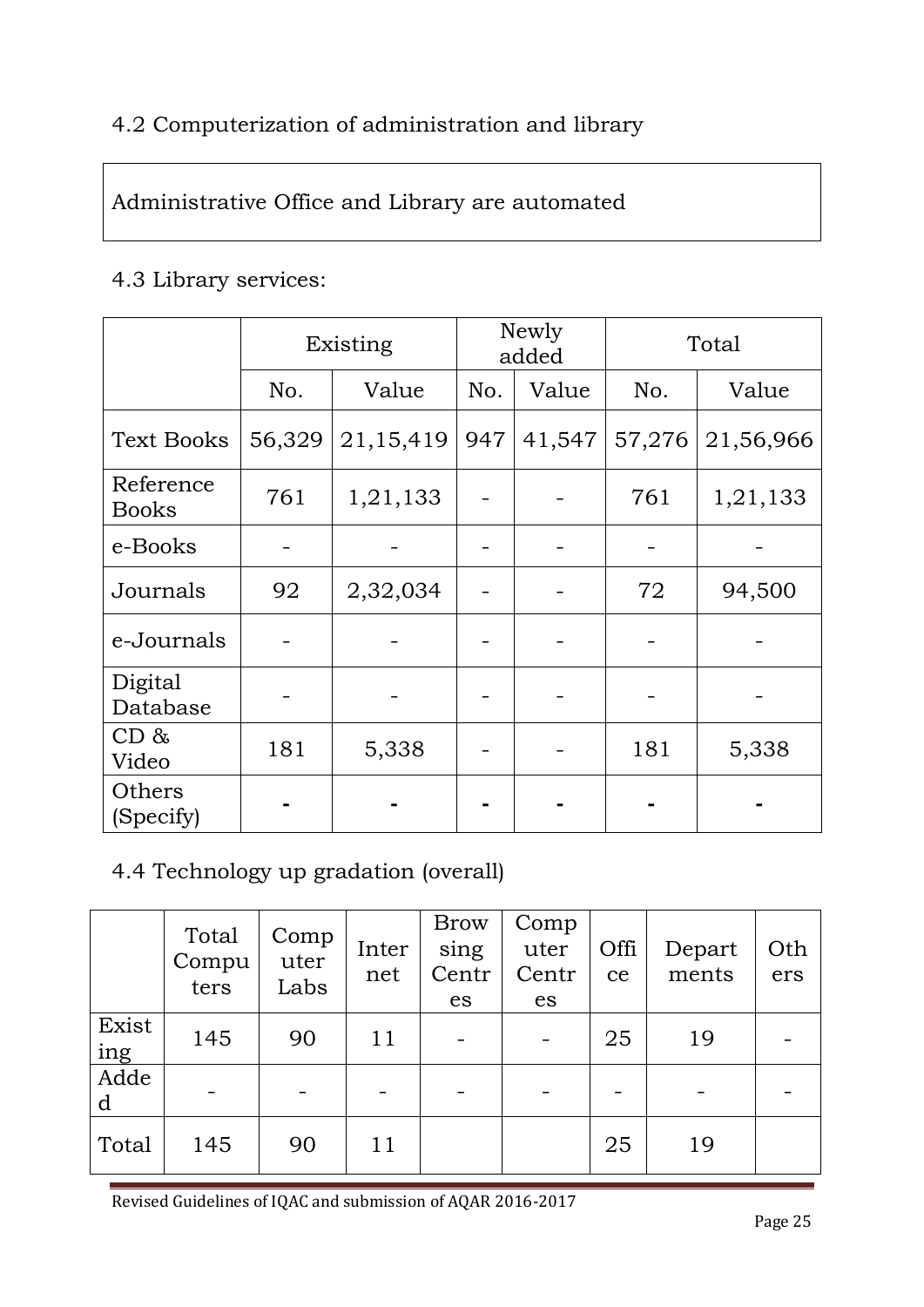- 4.5 Computer, Internet access, training to teachers and students and any other programme for technology upgradation (Networking, e-Governance etc.)
- 1. Establishedwifi connection throughout the campus.
- 2. Browsing facilities are available in Library.
- 3. Internet connectivity to all departments.
- 4. SPSS Workshop
- 4.6 Amount spent on maintenance in lakhs:
- i) ICT ii) Campus Infrastructure and facilities iii) Equipment iv) Others - 1658533/= - -

Total: 
$$
\int 1658533 / =
$$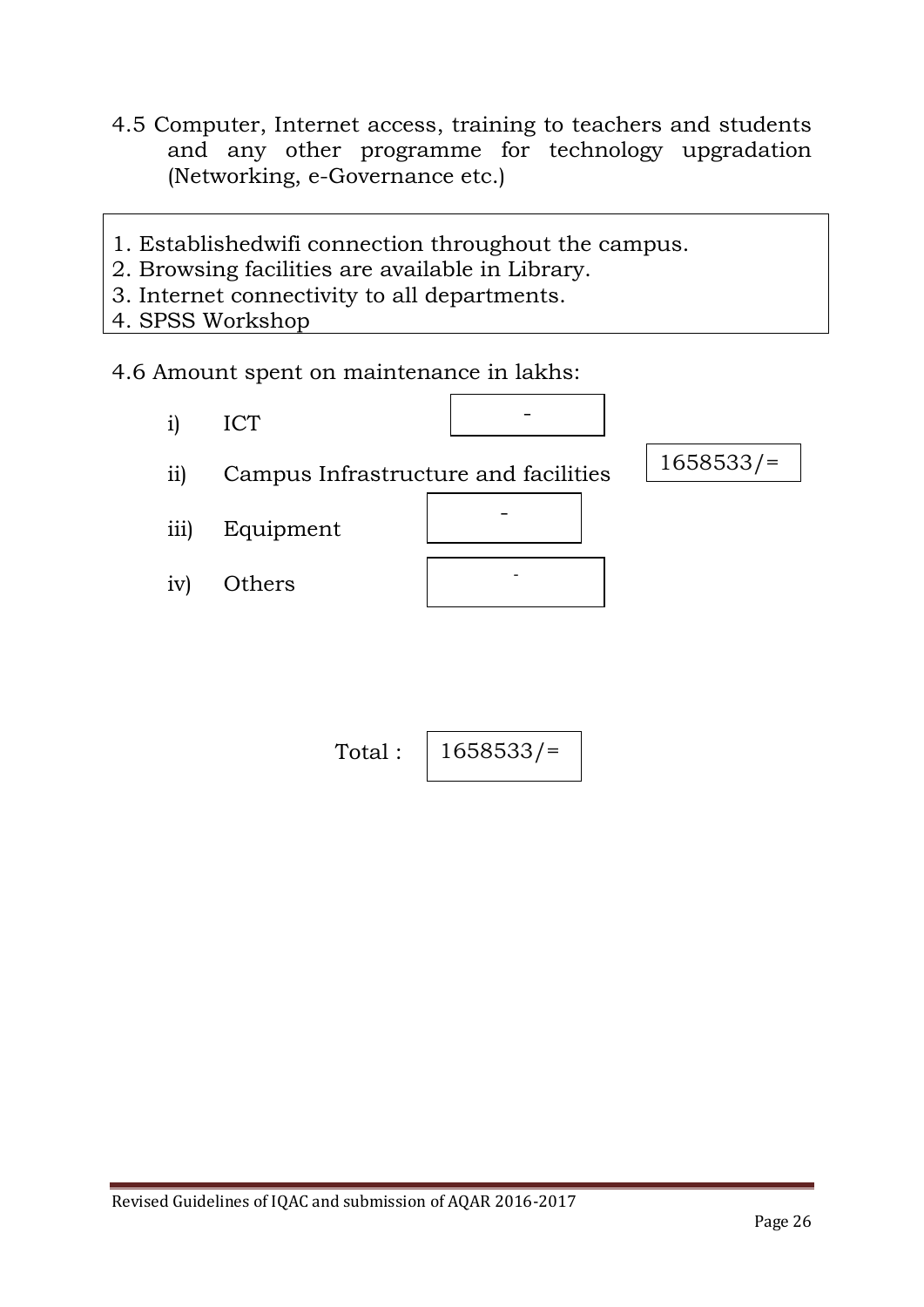# **Criterion –V**

#### 5. **Students Support and Progression**

5.1 Contribution of IQAC in enhancing awareness about Student Support Services

Each and every scheme and programme for students was promptly communicated to them by circulars, by placing in the notice boards and through the concerned faculty members and also through public address system. NCC, NSS and other student service schemes were steered up. Students are involved in community services.

5.2 Efforts made by the institution for tracking the progression

Information was collected from students who visited the college after completion of the course. Information was collected through alumni meetings.

The whereabouts of the students were collected during Graduation functions.

5.3 (a) Total Number of students

| UG   | PG  | M.Phil | Others |
|------|-----|--------|--------|
| 2247 | 171 | 23     |        |

(b) No.of students outside the state

| -- |  |
|----|--|

(c) No. of international students

| Men   | No   | $\frac{0}{0}$ |
|-------|------|---------------|
|       | 1516 | 62            |
|       |      |               |
|       | No   | $\frac{0}{0}$ |
| Women | 925  | 38            |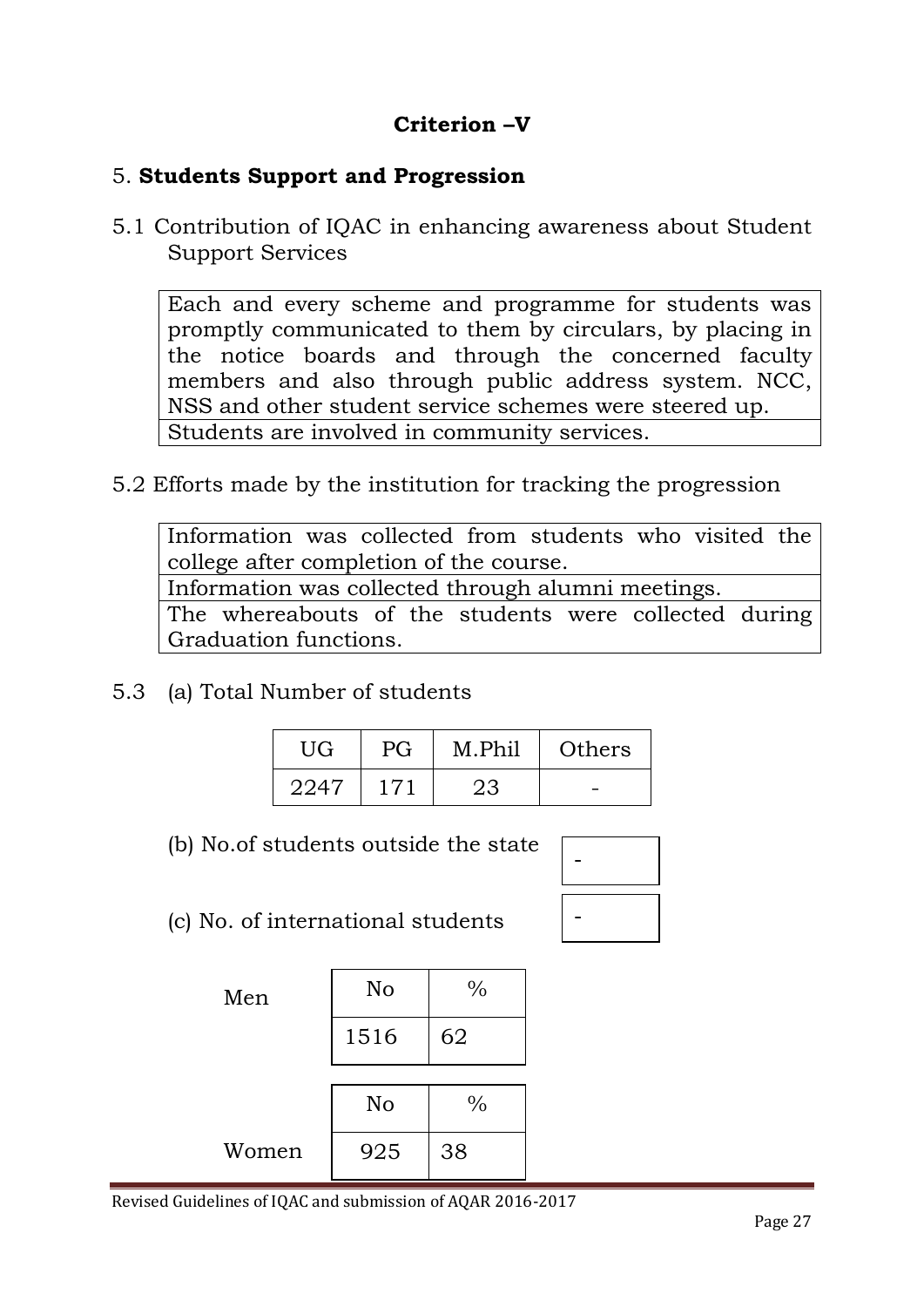|             |           |           | Last Year |                                          |       |             |           |           | This Year |                                          |       |
|-------------|-----------|-----------|-----------|------------------------------------------|-------|-------------|-----------|-----------|-----------|------------------------------------------|-------|
| Gene<br>ral | <b>SC</b> | <b>ST</b> | OBC       | Phy<br>sica<br>lly<br>Cha<br>llen<br>ged | Total | Gen<br>eral | <b>SC</b> | <b>ST</b> | OBC       | Phy<br>sica<br>1ly<br>cha<br>llen<br>ged | Total |
| 627         | 485       | 04        | 141<br>6  |                                          | 2532  | 564         | 425       | 02        | 1450      |                                          | 2441  |

Demand ratio : 1:4 Dropout :3.97%

5.4 Details of student support mechanism for competitive examinations (if any)

-





5.6 Details of student counselling and career guidance

Counselling programmes were conducted regularly. A separate Placement Cell looked after career guidance.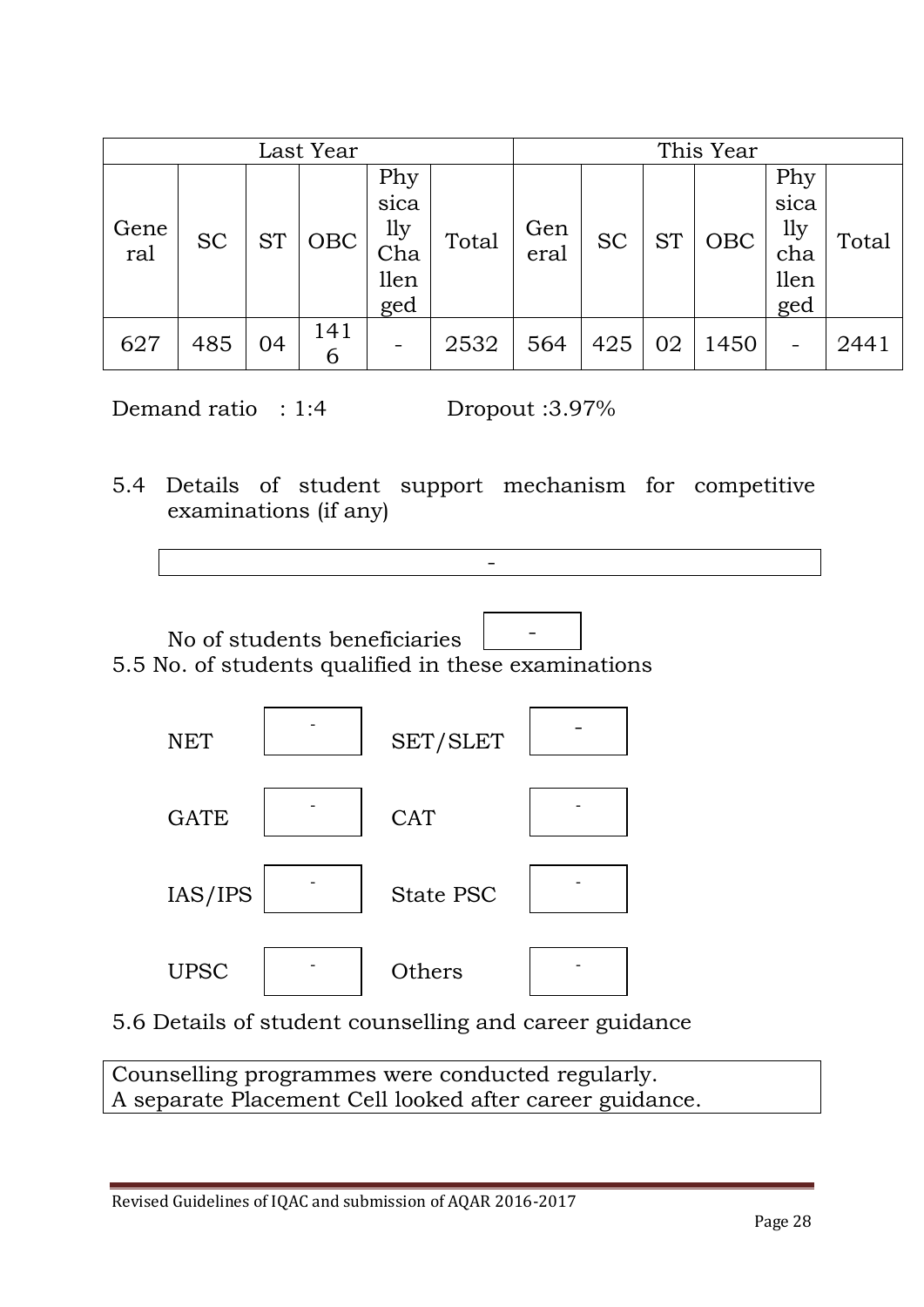No. of students benefitted

398

5.7 Details of campus placement

|               | On campus       |           | Off campus |
|---------------|-----------------|-----------|------------|
| Number of     | Number of       | Number of | Number of  |
| Organizations | <b>Students</b> | Students  | Students   |
| Visited       | Participated    | Placed    | Placed     |
|               |                 |           |            |

5.8 Details of gender sensitization programmes

- Women Cell which includes anover-all Coordinator and department wise Staff-representatives looked after the counselling and guidance of girl students.
- A certificate course in Silambam, a self-defence art was conducted exclusively for girls.
- 5.9 Students Activities
- 5.9.1 No. of students participated in Sports, Games and other events

State/University level  $\begin{array}{|c|c|c|} \hline 752 & \hline \end{array}$  National level

International level

| 752 |  |
|-----|--|
|     |  |

No. of students participated in cultural events

State/University level



 $\begin{array}{c|c} 49 & \text{National level} \end{array}$ 



54

International level

5.9.2 No. of medals/awards won by students in Sports, Games and other events

-

Sports:

| State/University level |  | National level |  |
|------------------------|--|----------------|--|
|------------------------|--|----------------|--|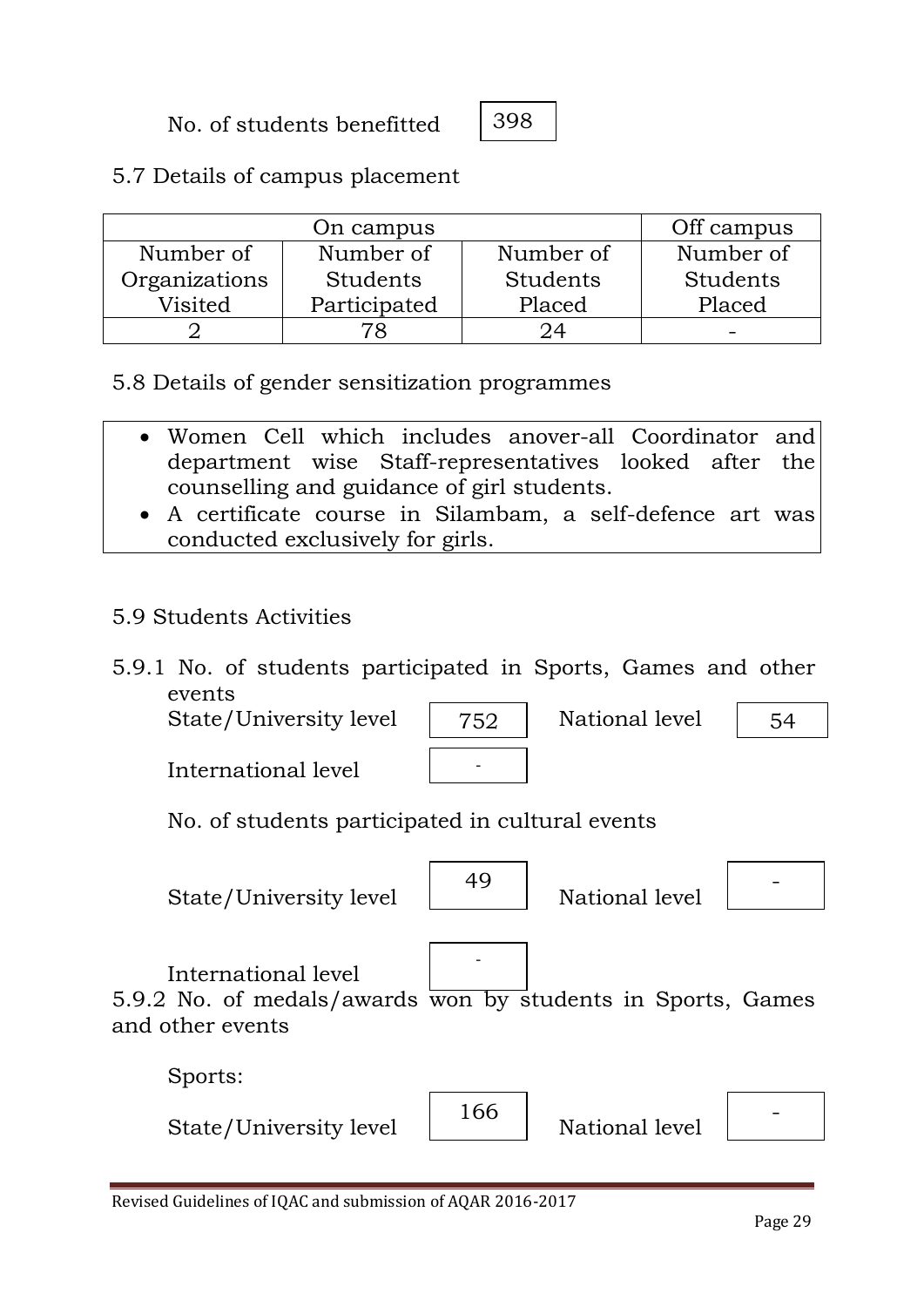| International level    |    |                |  |
|------------------------|----|----------------|--|
| Cultural:              |    |                |  |
| State/University level | 38 | National level |  |
| International level    |    |                |  |

5.10 Scholarships and Financial Support

|                                                                              | Number of<br>students | Amount   |
|------------------------------------------------------------------------------|-----------------------|----------|
| Financial support<br>from institution                                        | 99                    | 34689/   |
| Financial support<br>from government                                         | 1055                  | 2860832/ |
| Financial support<br>from other sources                                      | 24                    | 43100/   |
| Number of students<br>who received<br>International/National<br>recognitions |                       |          |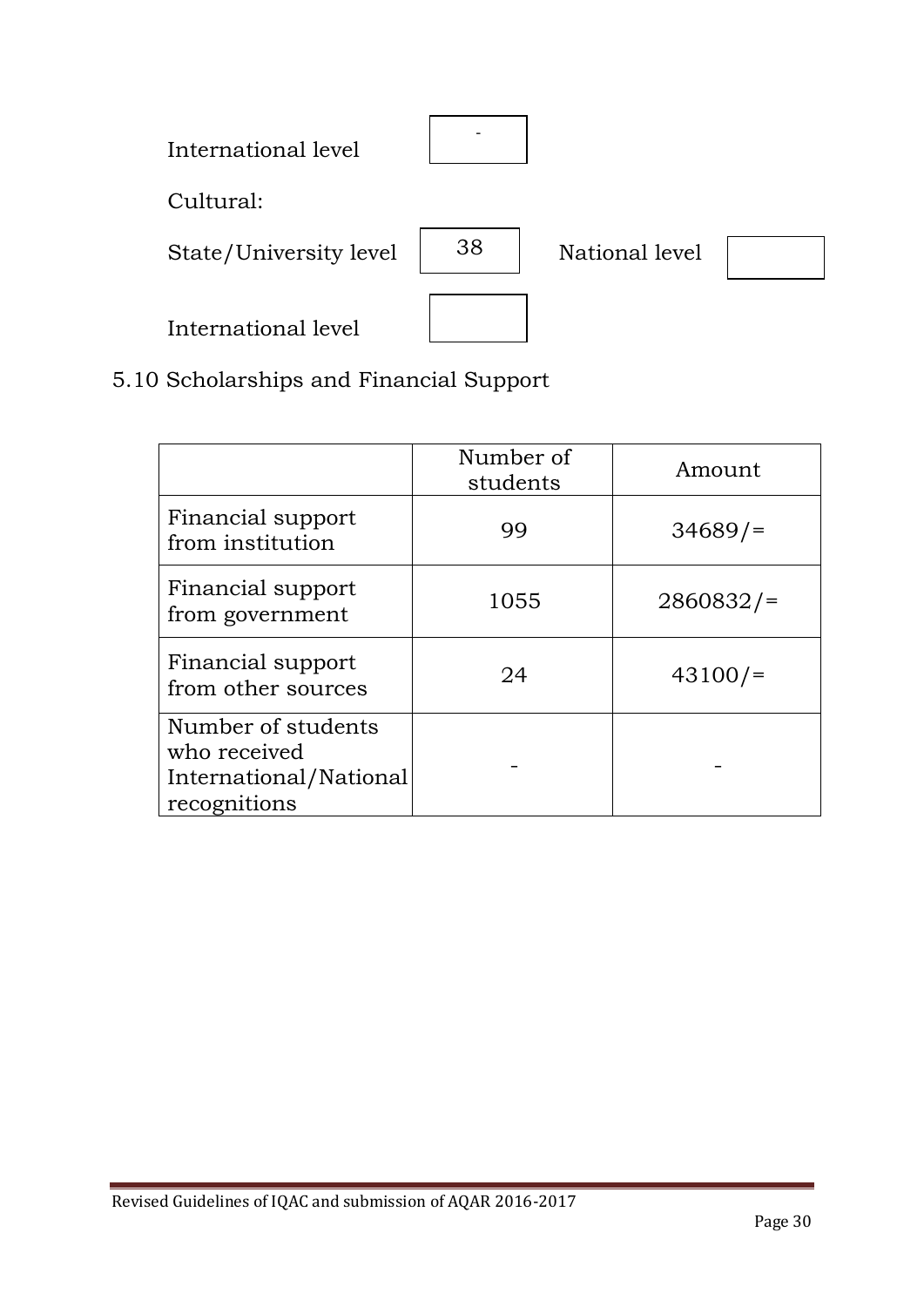### 5.11 Student organized/initiatives

Fairs:



5.13 Major grievances of students (if any) redressed:

NIL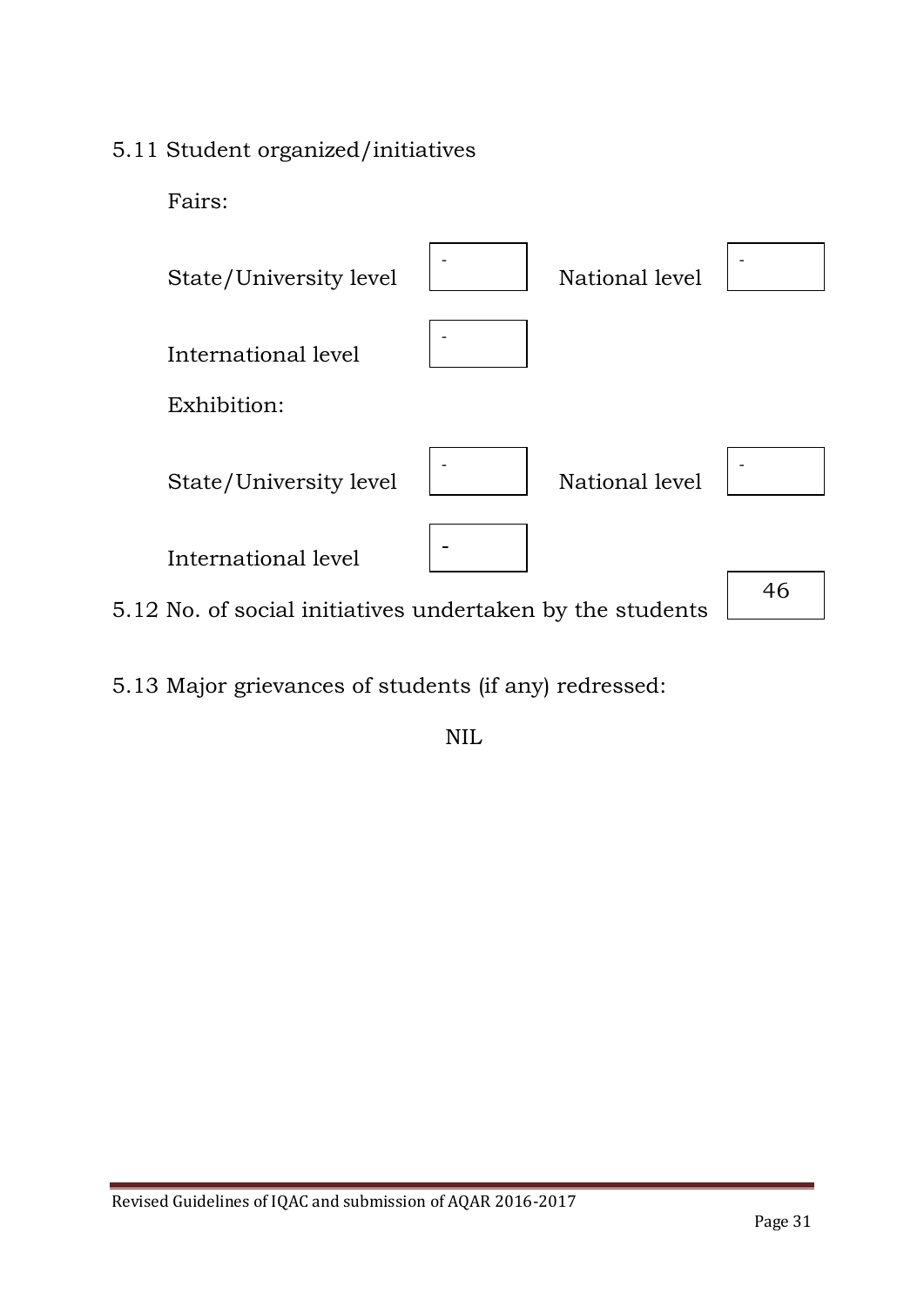### **Criterion –VI**

#### 6. **Governance, Leadership and Management**

6.1 State the Vision and Mission of the institution

#### **VISION**

To shape the young learners to aim at success through perfection.

#### **MISSION**

To promote academic excellence in higher education To promote communal harmony To make the students meet the global standards of life To promote research temperament

#### 6.2 Does the Institution has a management Information System

Yes

- 6.3 Quality improvement strategies adopted by the institution for each of the following:
	- 6.3.1 Curriculum Development
		- 1. Curriculum is designed by the University.
		- 2. The members of staff in University Board of Studies suggest various points for improvement.

#### 6.3.2 Teaching and Learning

- 1. Use of ICT
- 2. Facilities made to receive learning source at E-Library.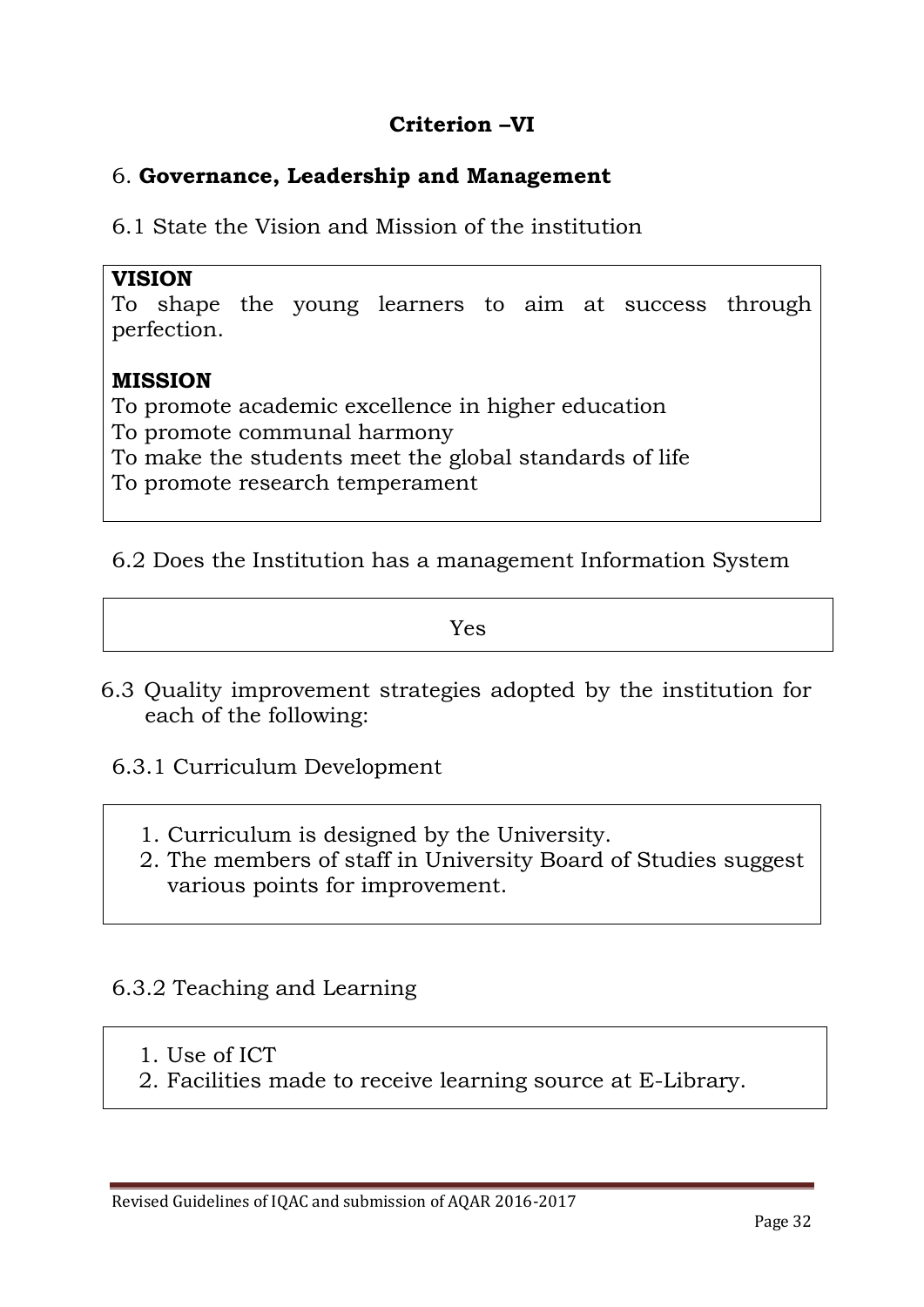#### 6.3.3 Examination and Evaluation

- 1. Different types of class tests and evaluation techniques were adopted at college for quality improvement.
- 2. Internal examinations were conducted as per University norms

#### 6.3.4 Research and Development

- 1. Teachers were encouraged to undertake various research projects.
- 2. They were initiated to present and publish research papers in seminars and conferences.
- 3. Students were encouraged to participate in seminars and present research papers
- 4. Initiate the teacher to undergo Doctoral Research Course

#### 6.3.5 Library, ICT and physical infrastructure/instrumentation

Library, ICT and Physical infrastructure were enriched by adding new and latest addition of their kind.

#### 6.3.6 Human Resource Management

The regular vacancies which were not sanctioned yet by the government were filled with temporary teachers by Management in order to facilitate the students.

#### 6.3.7 Faculty and Staff recruitment

- 1. Well qualified Faculty and staff recruited with a sanction from the state government as per requirements.
- 2. Roaster System followed during Faculty and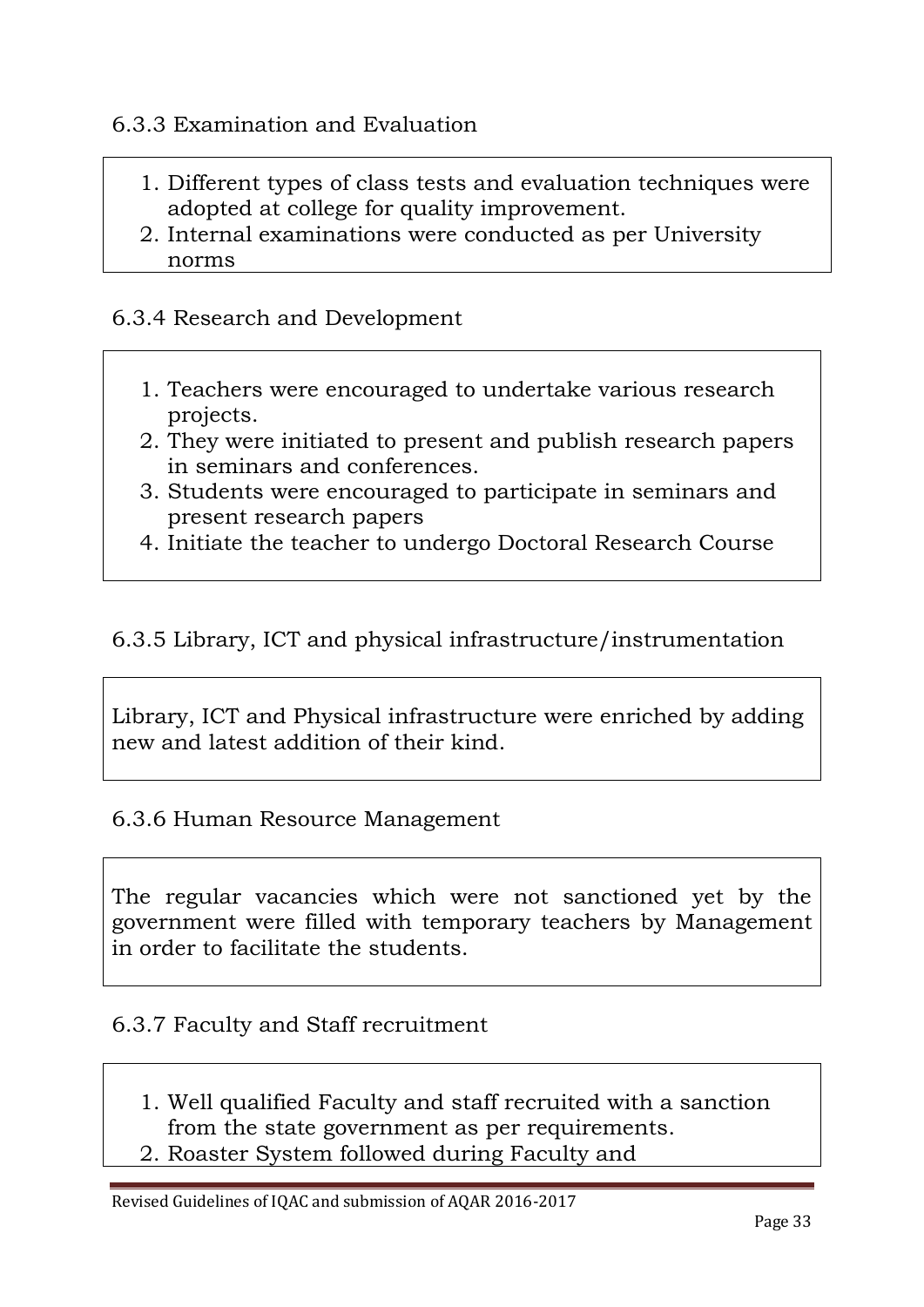### 6.3.8 Industry Interaction /Collaboration

Placement Cell had established an interaction with Government ITI in teaching various life-oriented and technical courses.

6.3.9 Admission of Students

Admission was done on the basis of merit andreservation policies of the government.

#### 6.4 Welfare schemes for

| Teaching     | Applicable government schemes<br>Endowment scholarship for<br>teachers' wards                                                |
|--------------|------------------------------------------------------------------------------------------------------------------------------|
| Non teaching | Applicable government schemes<br>Endowment scholarship for the<br>children of Non-teaching staff                             |
| Students     | Scholarships from government<br>Management Scholarships<br>Sponsors scholarships<br>Free coaching classes<br>Career Guidance |

6.5 Total corpus fund generated



6.6 Whether annual financial audit has been done



| I |  |
|---|--|
|   |  |
|   |  |
|   |  |
|   |  |
|   |  |
|   |  |
|   |  |
|   |  |
|   |  |
|   |  |
|   |  |
|   |  |
|   |  |
|   |  |
|   |  |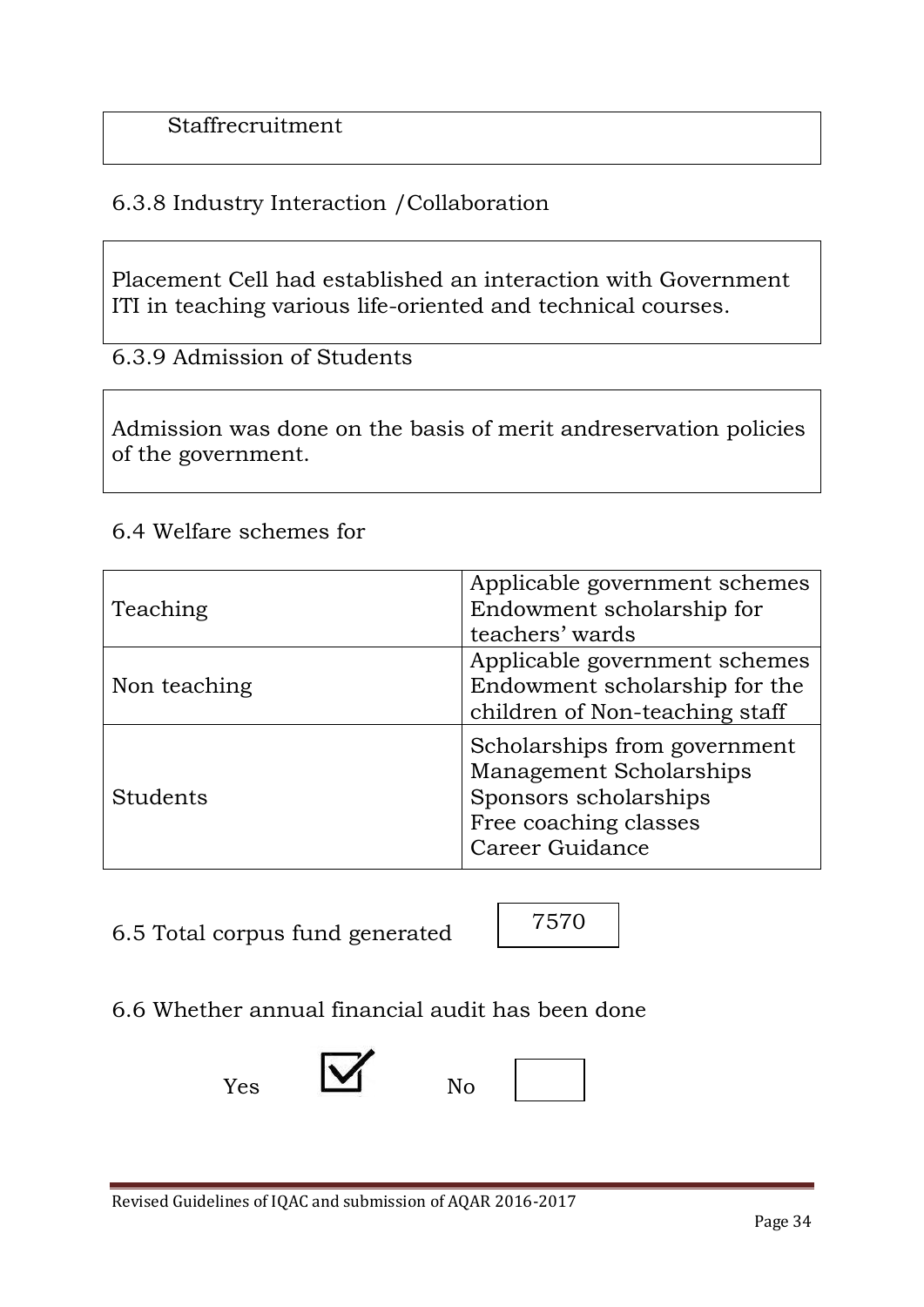6.7 Whether Academic and Administrative Audit (AAA) has been done?

| Audit Type     | External |                                | Internal |                    |
|----------------|----------|--------------------------------|----------|--------------------|
|                | Yes/No   | Agency                         | Yes/No   | Authority          |
| Academic       | Yes      | External<br>Audit<br>Committee | Yes      | IQAC<br>Management |
| Administrative | Yes      | Govt.<br>Accountant<br>General | Yes      | IQAC<br>Management |

6.8 Does the University/Autonomous College declares results within 30 days

For UG Programmes





6.9 What efforts are made by the University/Autonomous College for Examination Reforms?

The affiliating University regularly implements examination reforms.

6.10 What efforts are made by the University to promote autonomy in the affiliated/constituent college?

The College is affiliated to ManonmaniamSundaranar University which helps the College by:

1. Allocating funds to the NSS units and monitoring their

Revised Guidelines of IQAC and submission of AQAR 2016-2017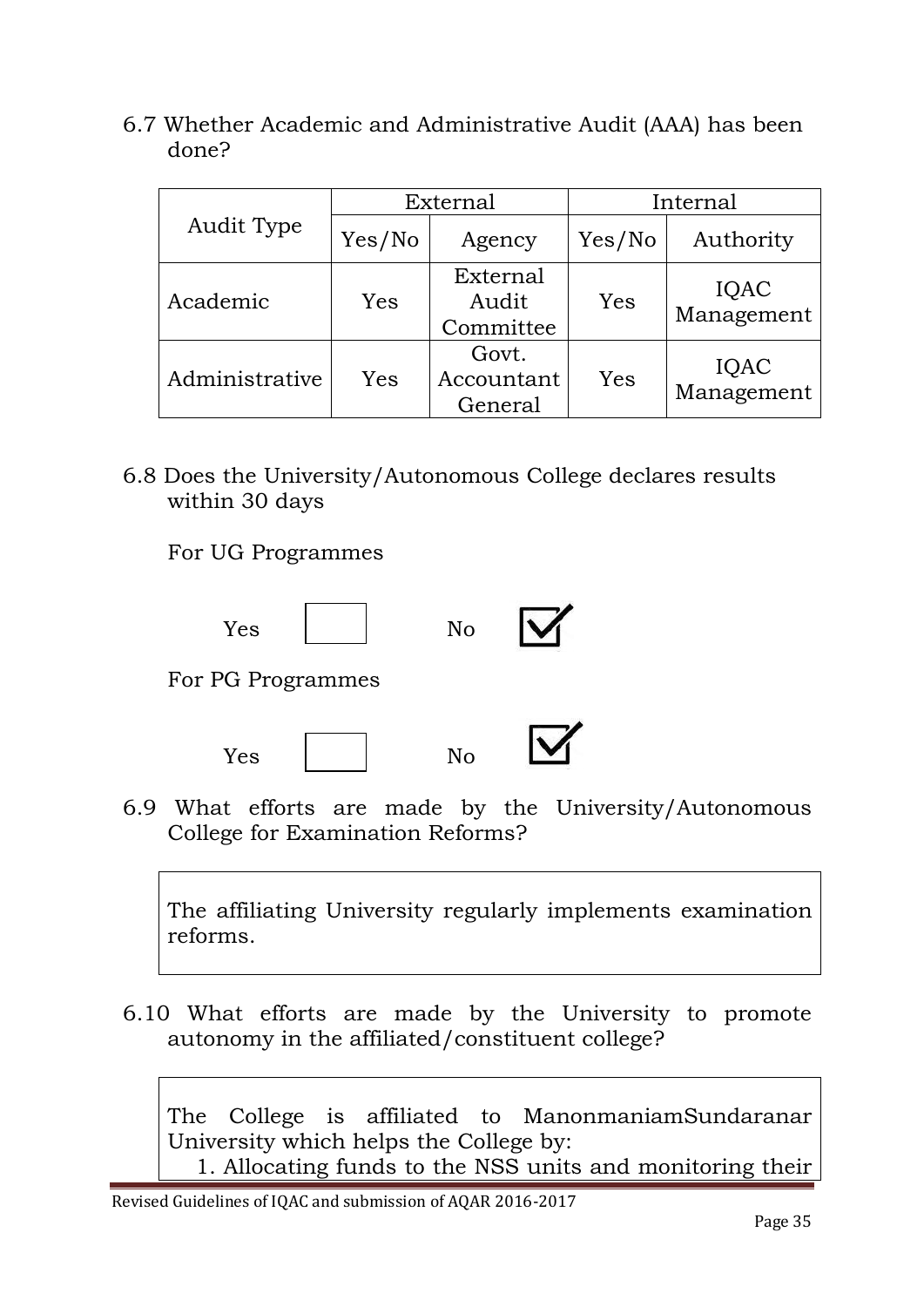activities

- 2. Forwarding proposal to the UGC for availing of grants
- 3. Sanctioning qualification approval to the newly appointed faculty members
- 4. Giving approval for starting new courses
- 5. Nominating the members to the Governing board, the academic council, the board of studies and the Awards Committee

6.11 Activities and support from the Alumni Association

- Alumini Association meetings were conducted
- They provide financial aid to deserving students
- Alumni Association provides financial assistants to conduct SLET/NET Coaching classes
- 6.12 Activities and support from the Parent –Teacher Association

Parent- Teachers Meetings are conducted every year. PTA offers salary to few temporary staff.

6.13 Development programmes for support staff

The support staff members are encouraged to makeuse of the facilities provided by the government for theirpromotions, to avail themselves of the all welfareschemes of government.

- 6.14 Initiatives taken by the institution to make the campus eco-friendly
	- 1. The entire campus has been filled with natural beauty and the NSS units and Eco Club are encouraged to plant trees regularly. Many campaigns against plastic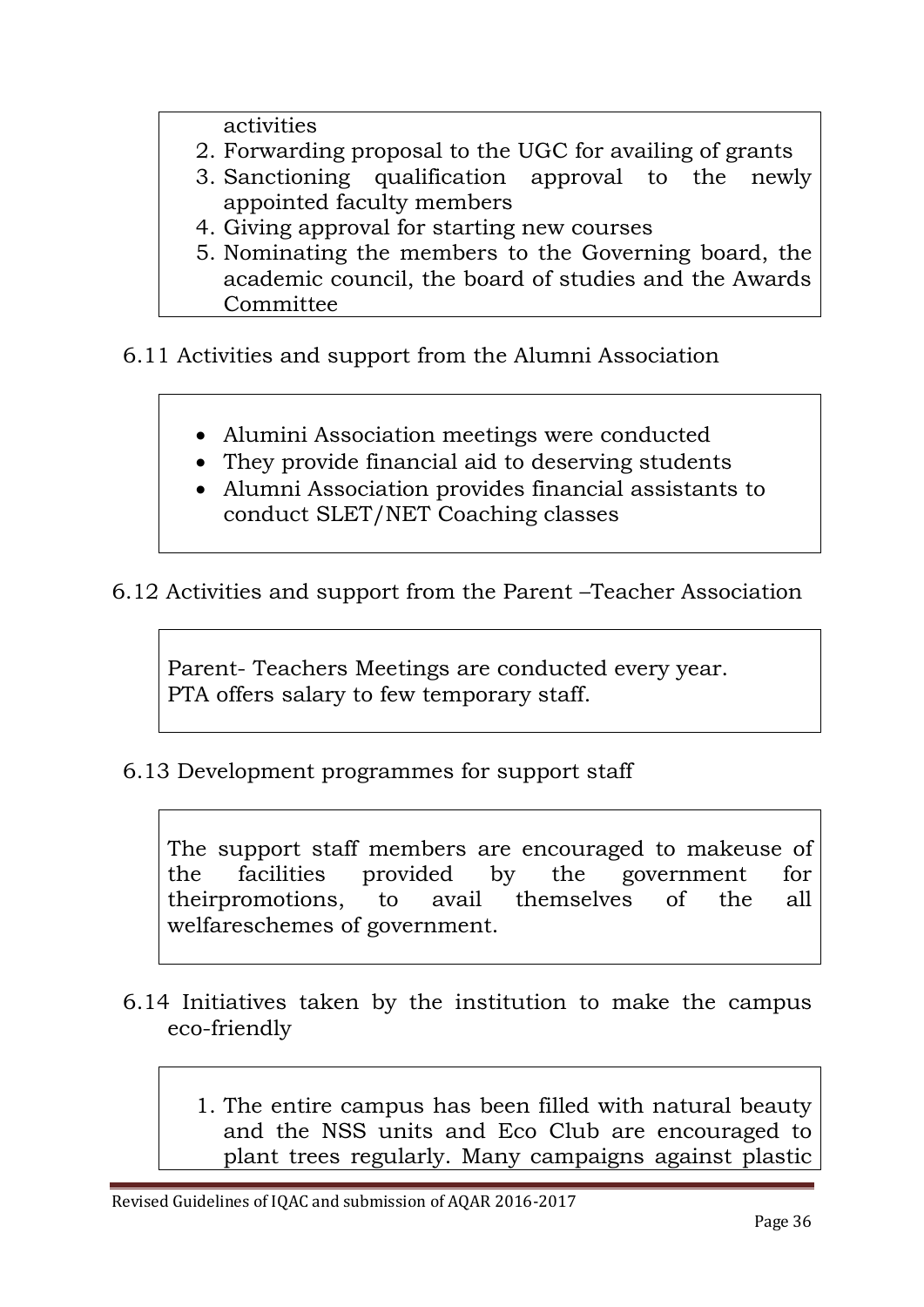were organised.

2. Many new saplings were planted.

### **Criterion –VII**

#### 7. **Innovations and Best Practices**

- 7.1 Innovations introduced during this academic year which have created a positive impact on the functioning of the institution. Give details.
	- Students help the illiterate villages to write petitions during District Collector's Monday Petition day
- 7.2 Provide the Action Taken Report (ATR) based on the plan of action decided upon at the beginning of the year
	- 1. Multi-purpose Computer Laboratory
	- 2. Preparatory Course in Communication skills and Personality Development
	- 3. Staff Internet Access Room
	- 4. Renovationwork in Departments of Computer Science and Mathematics
	- 5. New Tally Laboratory
	- 6. Construction of new toilet in Library Building
	- 7. Renovation of Water Tank in Main Building
	- 8. Renovation of Staff Toilets
	- 9. Construction of two wheeler parking
	- 10. Strengthening LEAD and HORP Programmes
	- 11. NAAC sponsored National Conference on 30.09.2016 & 01.10.2016.
	- 12. Established Wi-fi connection
- 7.3 Give two Best Practices of the institution (please see the format in the NAAC Self-study Manuals)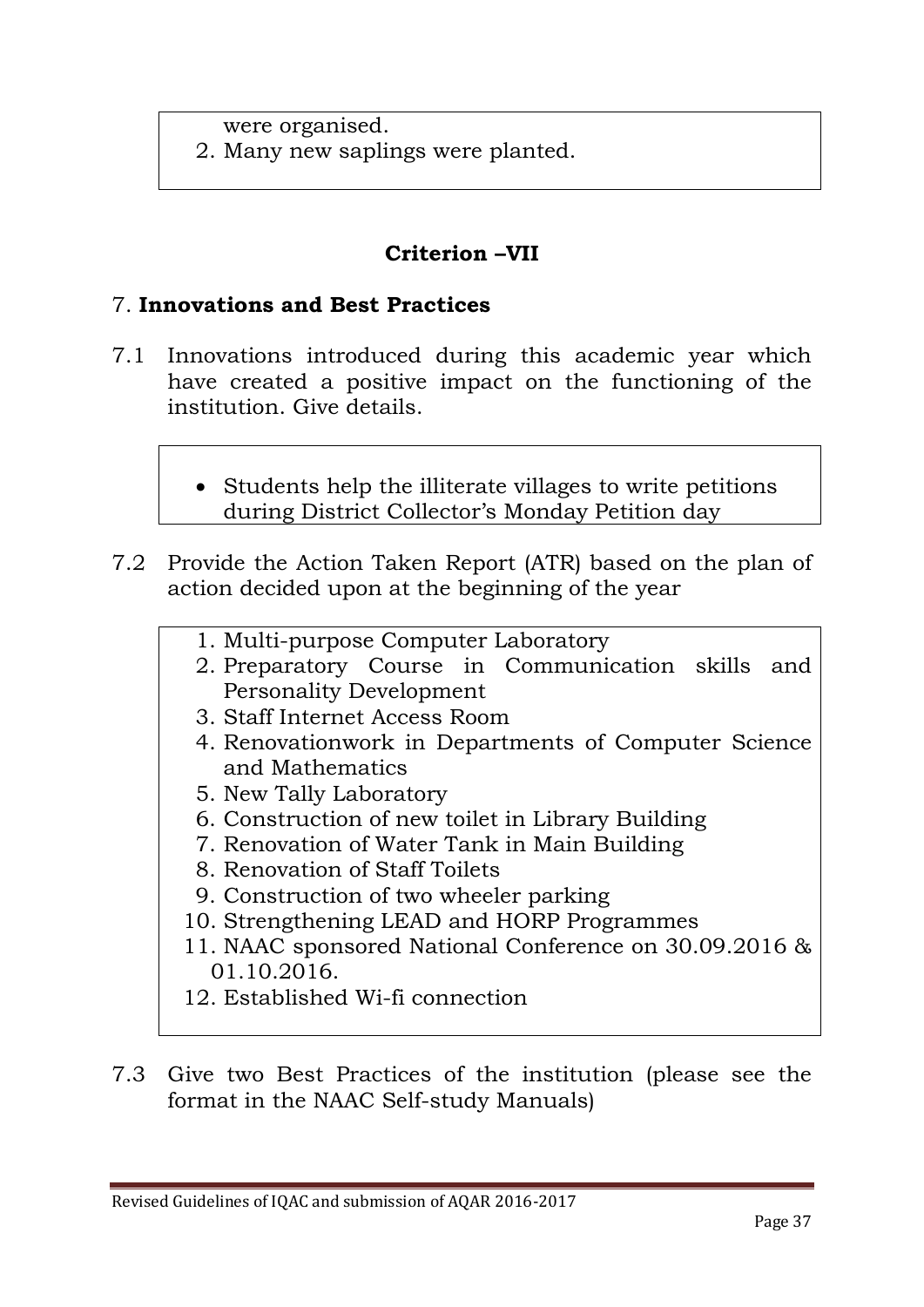- Service to the Gypsy people
- Students help the illiterate villages to write petitions during District Collector's Monday Petition day

\*Provide the details in annexure (annexure need to be numbered as i, ii, iii)

7.4 Contribution to environmental awareness/protection

- NSS units continuously planting trees in the campus area to make it greener.
- Herbal garden was made to make an awareness on herbal medicine.
- 7.5 Whether environmental audit was conducted?



7.6 Any other relevant information the institution wishes to add. (for example SWOT Analysis)

IQAC encouraged the departments to make their own SWOC analysis

Also it helps the departments document quality enhancement activities regularly.

Students feedback was analysed for further future action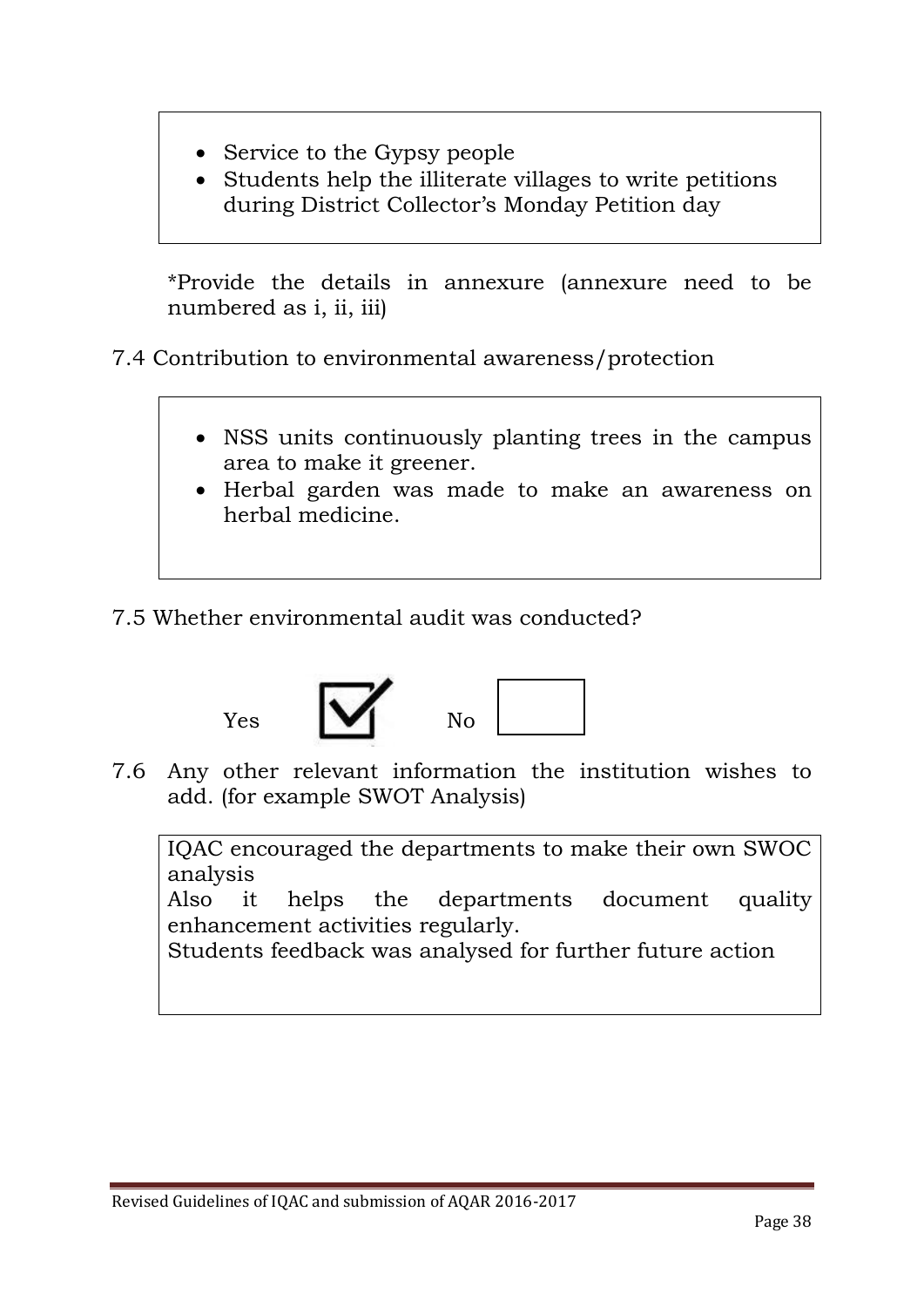### 8. Plans of institution for next year

- 1. To start more courses in Self financed scheme
- 2. To organize more workshops and Conferences
- 3. To conduct Science Exhibition for the school children and public
- 4. To establish Industrial tie-up with Government ITI
- 5. To organize workshops to motivate students to become entrepreneurs
- 6. To install CCTV cameras throughout the campus and to install biometric attendance system

Name Name R.Johnson Victor Babu, Dr, S.Subramanian

 $Sd$ <sup>-</sup>

Signature of the Coordinator, IQAC Signature of the Chairperson, IQAC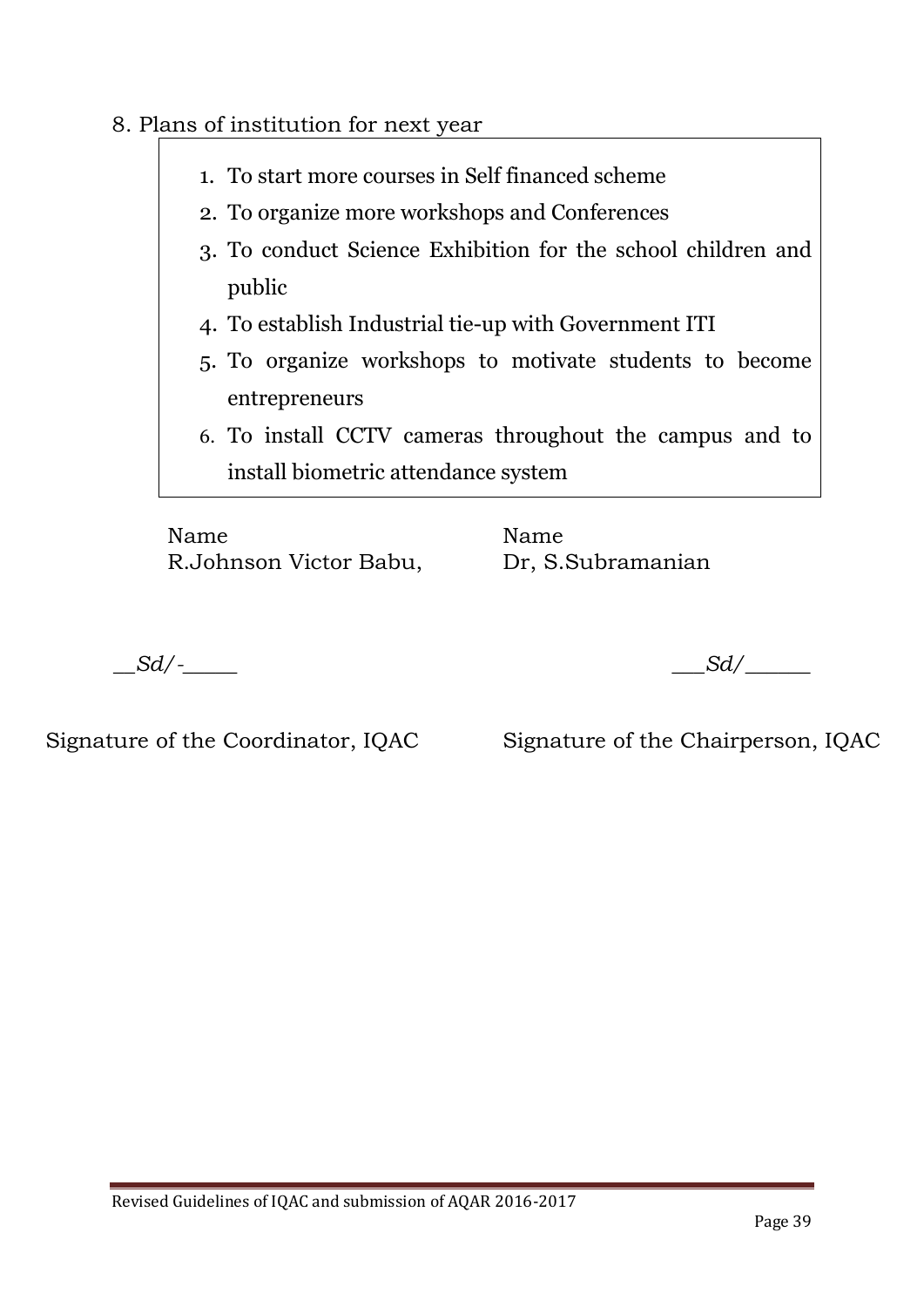# Abbreviations:

| CAS         | <b>Career Advanced Scheme</b>            |
|-------------|------------------------------------------|
| <b>CAT</b>  | Common Admission Test                    |
| <b>CBCS</b> | Choice Based Credit System               |
| <b>CE</b>   | Centre for Excellence                    |
| <b>COP</b>  | Career Oriented Programme                |
| <b>CPE</b>  | College with Potential for Excellence    |
| <b>DPE</b>  | Department with Potential for Excellence |
| <b>GATE</b> | Graduate Aptitude Test                   |
| <b>NET</b>  | National Eligibility Test                |
| PEI         | Physical Education Institution           |
| <b>SAP</b>  | Special Assistance Programme             |
| <b>SF</b>   | Self Financing                           |
| <b>SLET</b> | State Level Eligibility Test             |
| TEI         | <b>Teacher Education Institution</b>     |
| <b>UPE</b>  | University with Potential Excellence     |
| <b>UPSC</b> | Union Public Service Commission          |

\*\*\*\*\*\*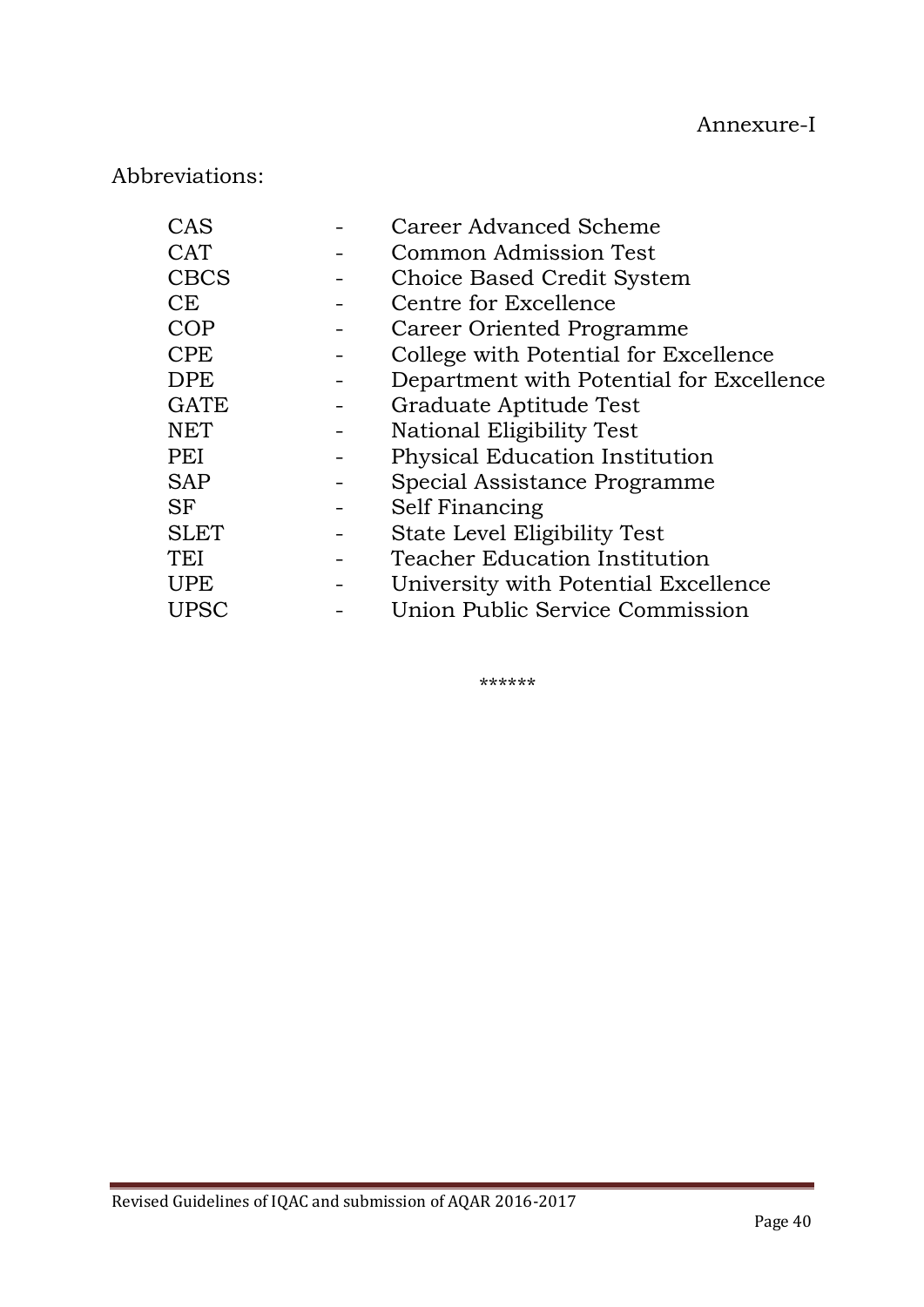### Annexure- II

# Academic Calendar

| <b>DATE</b> | <b>DAY</b> | <b>PLAN</b>                     |
|-------------|------------|---------------------------------|
| 16.06.2016  | Thursday   | Re-Opening day                  |
| 19.06.2016  | Sunday     | Nellaiappar Car Festival        |
| 03.07.2016  | Sunday     | Donor's Day                     |
| 07.072016   | Thursday   | Ramzan                          |
| 26.07.2016  | Tuesday    | <b>First Internal Test</b>      |
| 15.08.2016  | Monday     | Independence day                |
| 16.08.2016  | Tuesday    | AadiTapasu                      |
| 25.08.2016  | Thursday   | Krishna Jeyanthi                |
| 05.09.2016  | Monday     | VinayakarChathurthi             |
| 13.09.2016  | Tuesday    | <b>Bakreedh</b>                 |
| 14.09.2016  | Wednesday  | Onam-R.H                        |
| 15.09.2016  | Thursday   | <b>Second Internal Test</b>     |
| 02.10.2016  | Sunday     | Gandhi Jayanthi                 |
| 10.10.2016  | Monday     | Saraswathi / Ayutha Pooja       |
| 11.10.2016  | Tuesday    | VijayaDasami                    |
| 12.10.2016  | Wednesday  | Moharram                        |
| 18.10.2016  | Tuesday    | Third Internal Test             |
| 22.10.2016  | Saturday   | <b>Working Day</b>              |
| 29.10.2016  | Saturday   | Deepavali                       |
| 01.11.2016  | Tuesday    | Last Working Day / Odd Semester |
| 02.11.2016  | Wednesday  | All Soul's Day (RH)             |
| 07.12.2016  | Wednesday  | Even Semester Begins            |

Revised Guidelines of IQAC and submission of AQAR 2016-2017